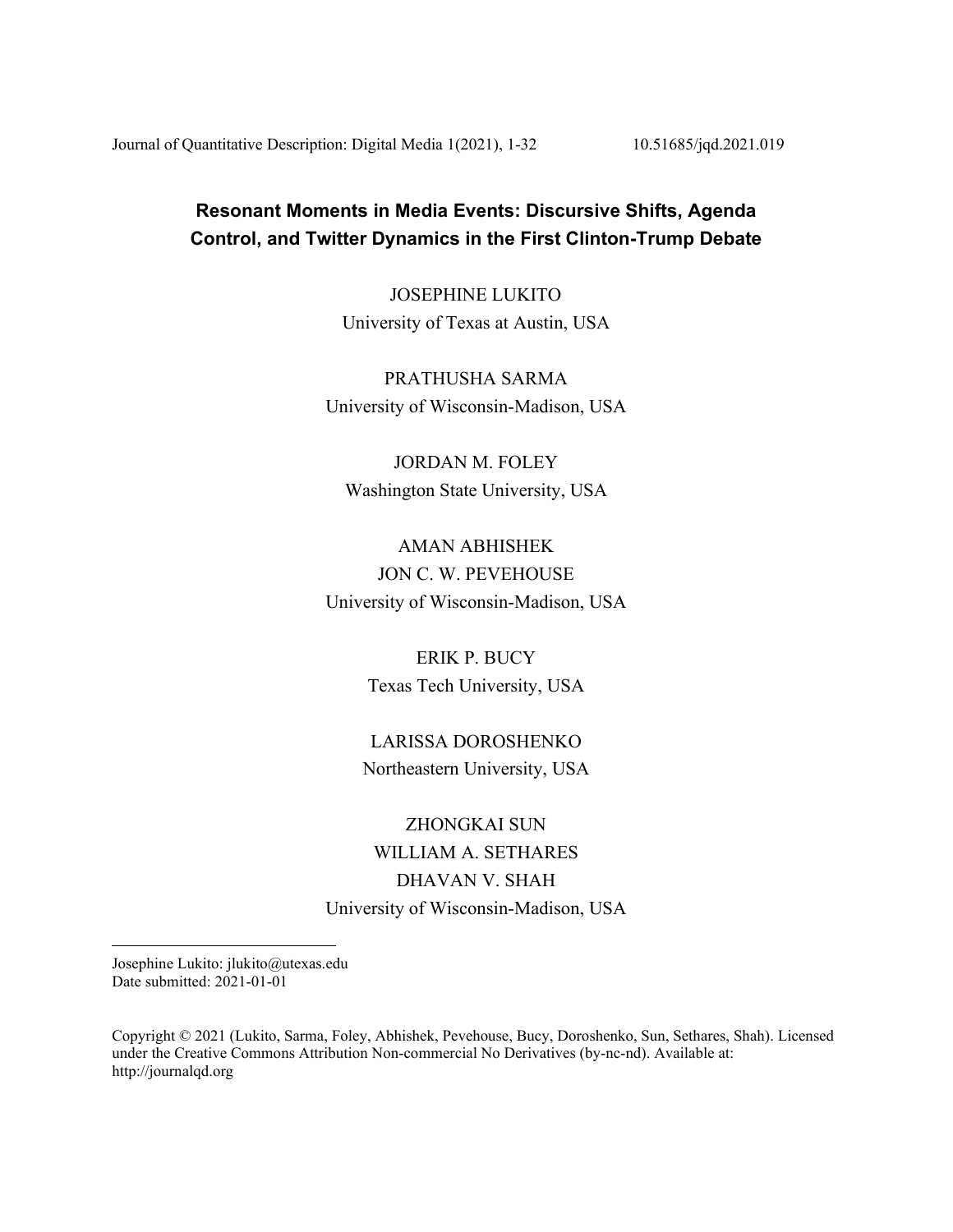Live-tweeting has emerged as a popular hybrid media activity during broadcasted media events. Through second screens, users are able to engage with one another and react in real time to the broadcasted content. These reactions are dynamic: they ebb and flow throughout the media event as users respond to and converse about different memorable moments. Using the first 2016 U.S. presidential debate between Hillary Clinton and Donald Trump as a case, this paper employs a temporal method for identifying resonant moments on social media during televised events by combining time series analysis, qualitative (human-in-the-loop) evaluation, and a novel natural language processing tool to identify discursive shifts before and after resonant moments. This analysis finds key differences in social media discourse about the two candidates. Notably, Trump received substantially more coverage than Clinton throughout the debate. However, a more in-depth analysis of these candidates' resonant moments reveals that discourse about Trump tended to be more critical compared to discourse associated with Clinton's resonant moments.

*Keywords: televised presidential debates, media events, discursive shift analysis, Twitter dynamics, time series, natural language processing*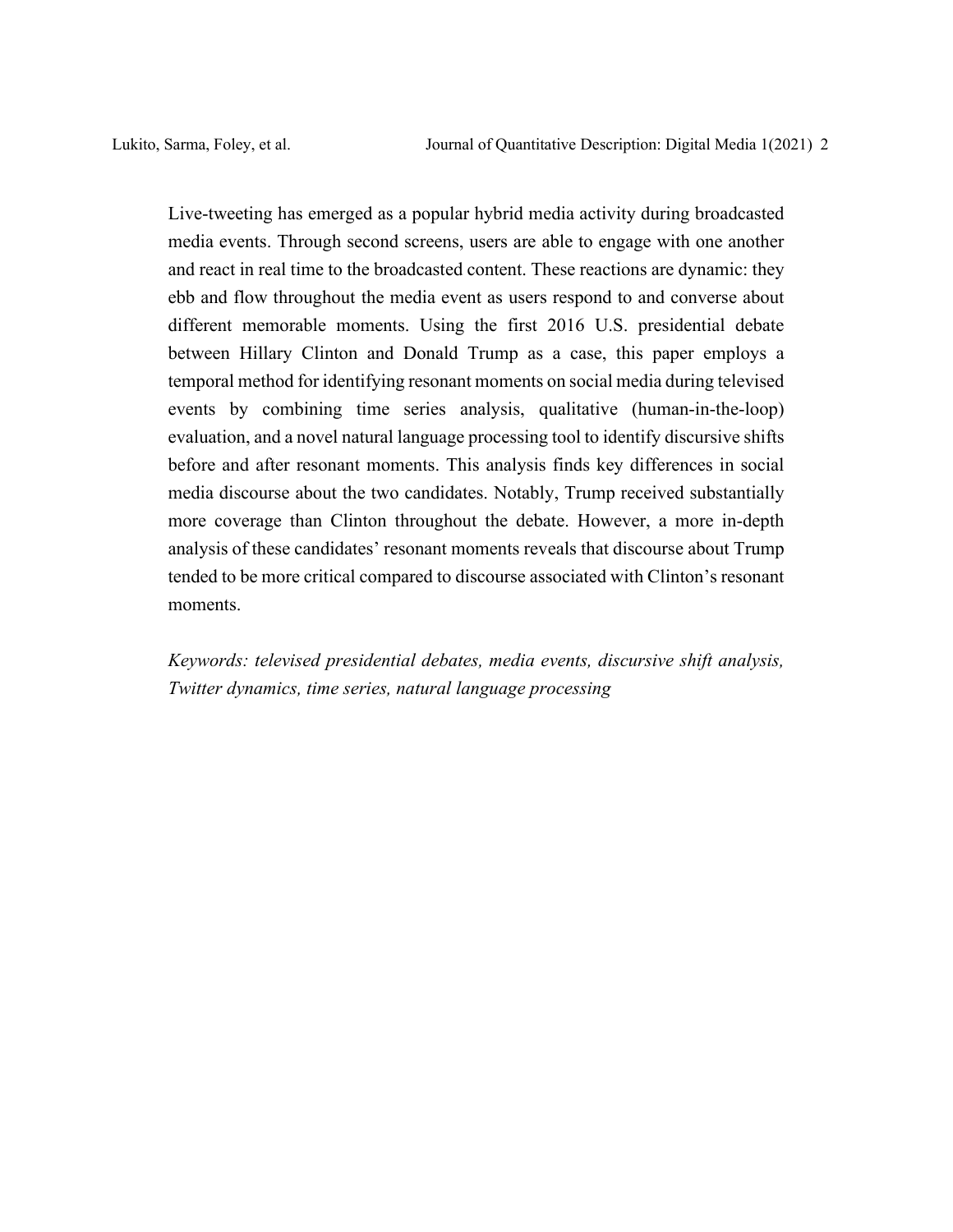Televised presidential debates have long been a fixture of electoral campaigns in the United States, offering rare opportunities to see candidates compete on the same stage for an extended period and enabling direct comparisons. The advent of social media, however, has altered the way audiences watch debates and engage with them. Now, viewers are able to discuss, dissect, and react to media events in real time on social media, a second-screening phenomenon that enables horizontal communication between members of the viewing audience and arguably changes the television-viewing experience (Shah et al., 2015; Vaccari et al., 2015). The relationship between media events and social media activity is of growing interest to social scientists, especially as it relates to civic engagement and attention (Williams & Gonlin, 2017; Zheng & Shahin, 2020). However, existing research relies heavily on panel surveys and experimental designs to track second-screening activity, which provides an incomplete picture of the nature of audience engagement, particularly as it concerns real-time dynamics.

To address this gap in scholarship, we conceptualize and operationalize resonant moments during political media events, in this case a televised presidential debate, by exploring periods of heightened social media activity during the first 2016 U.S. presidential debate between Hillary Clinton and Donald Trump. In our analysis, we are especially interested in identifying resonant moments. Drawing from the pre-social media era concept of "defining moments," proposed by Clayman (1995), a resonant moment is defined as "a single compelling remark or interactional exchange [that] becomes the primary focus of attention as it is extensively replayed, quoted, paraphrased, referred to, and discussed" (p. 119) in and through *social media* by an attentive public. Digital platforms—and social media in particular—allow audiences to provide feedback about broadcasted events and engage in synchronous conversational exchange. Audiences, therefore, can create resonant moments on one medium about another medium's content, making resonant moments a hybrid media phenomenon (Chadwick, 2017). Resonant moments are culturally consequential because they shape conversations both during and after media events (Freelon & Karpf, 2015) and may define events in collective memory (Tan, Peng & Smith, 2018).

Our approach for identifying and studying resonant moments on social media utilizes several methods, including time series, qualitative analysis, and a natural language processing (NLP) approach, to describe how word usage around the debate shifts on Twitter during resonant moments. This strategy allows us to identify resonant moments through social media discourse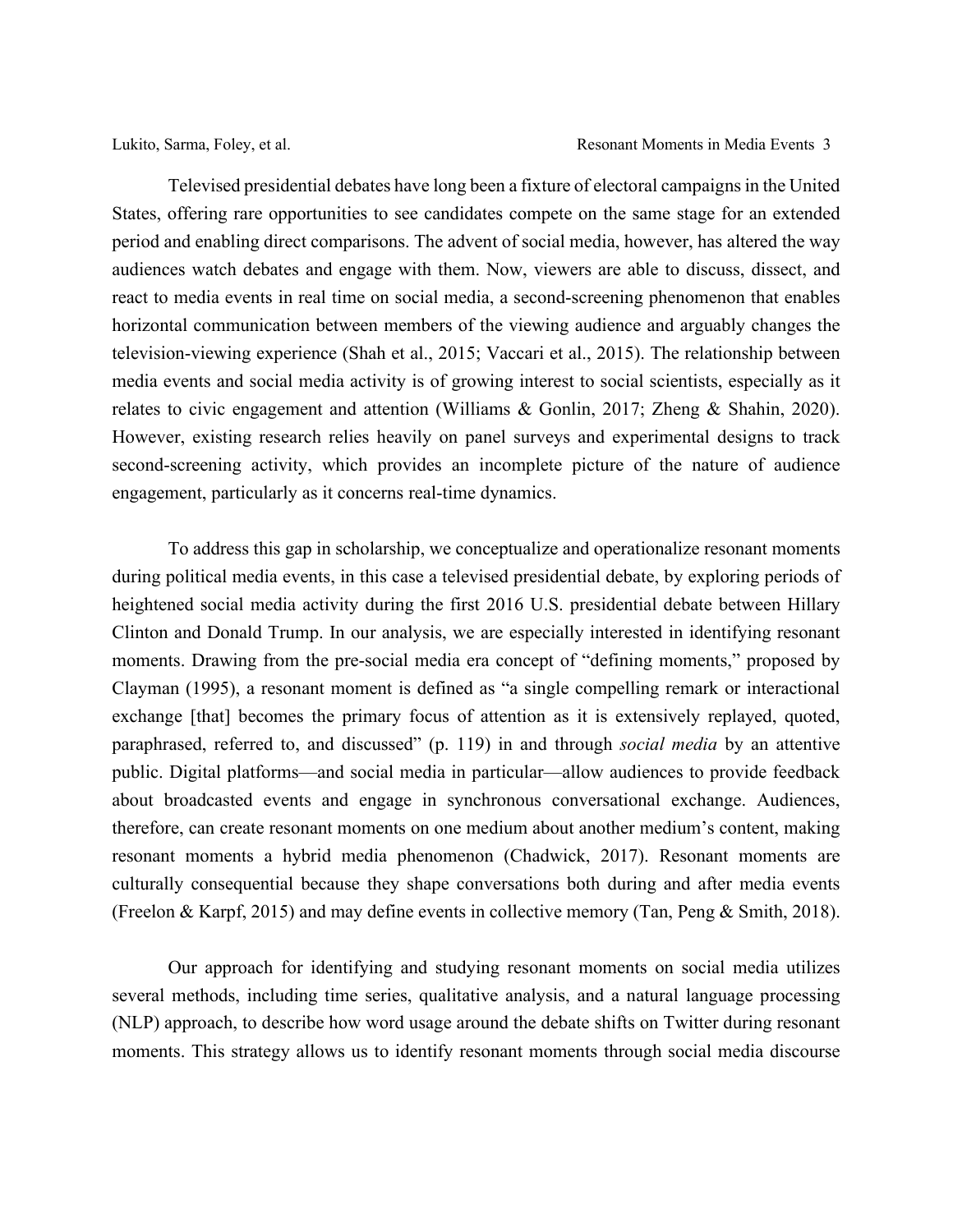be used to study a much broader range of social media conversations about public events.

### **Presidential Debates, Social Media, and Second-Screening**

As media events, presidential debates are high-stakes moments of collective attention involving political performances by candidates who are keenly aware of their scrutinizing audience (Schroeder, 2008). Characterized as both a gladiatorial contest of ideas or an extended press conference, presidential debates are media spectacles wherein candidates joust for stage dominance by deploying rhetorical maneuvers and nonverbal behaviors (Bucy et al., 2020). While presidential debates are often guided by pre-defined questions and subjects, the candidates frequently go off-topic, switching attention to other issues in hopes of gaining an advantage over an opponent (Boydstun et al., 2013a). Competing for agenda control - i.e., focusing on favorable topics while avoiding topics that favor opponents - is a common practice among competing rivals (Riker, 1996), particularly when a topic that a candidate "owns" is deemed important by the public at the time (Ansolabehere & Iyengar, 1994).

Digital communication platforms afford new venues to investigate debate discourse dynamics and the interplay between the dual screens of television and social media. Rather than evaluating presidential debates in isolation, contemporary viewers interpret candidates' performances through the broader media ecology (Tsfati, 2003), including post-debate spin in news media coverage (Fridkin, Kenney, Gershon & Serignese, 2008), the in-person reactions of other viewers (Fein, Goethls, & Kugler, 2007), and, increasingly, social media discourse (Hawthorne, et al., 2013).

During the 2012 U.S. presidential debates, about one in five debate viewers engaged in second-screening—watching debates on one screen while simultaneously scrolling or posting on social media, via a second screen—with 18 to 34-year-olds engaging at the highest rate (Gottfried et al., 2016: p. 8). A 2018 Nielsen survey of U.S. adults found 45% of the respondents reported using a digital device "very often" or "always" when watching TV. Because second screeners are reacting to the first screen during televised events, moments of heightened social media activity are likely to focus on "real-time" occurrences transpiring during the debate.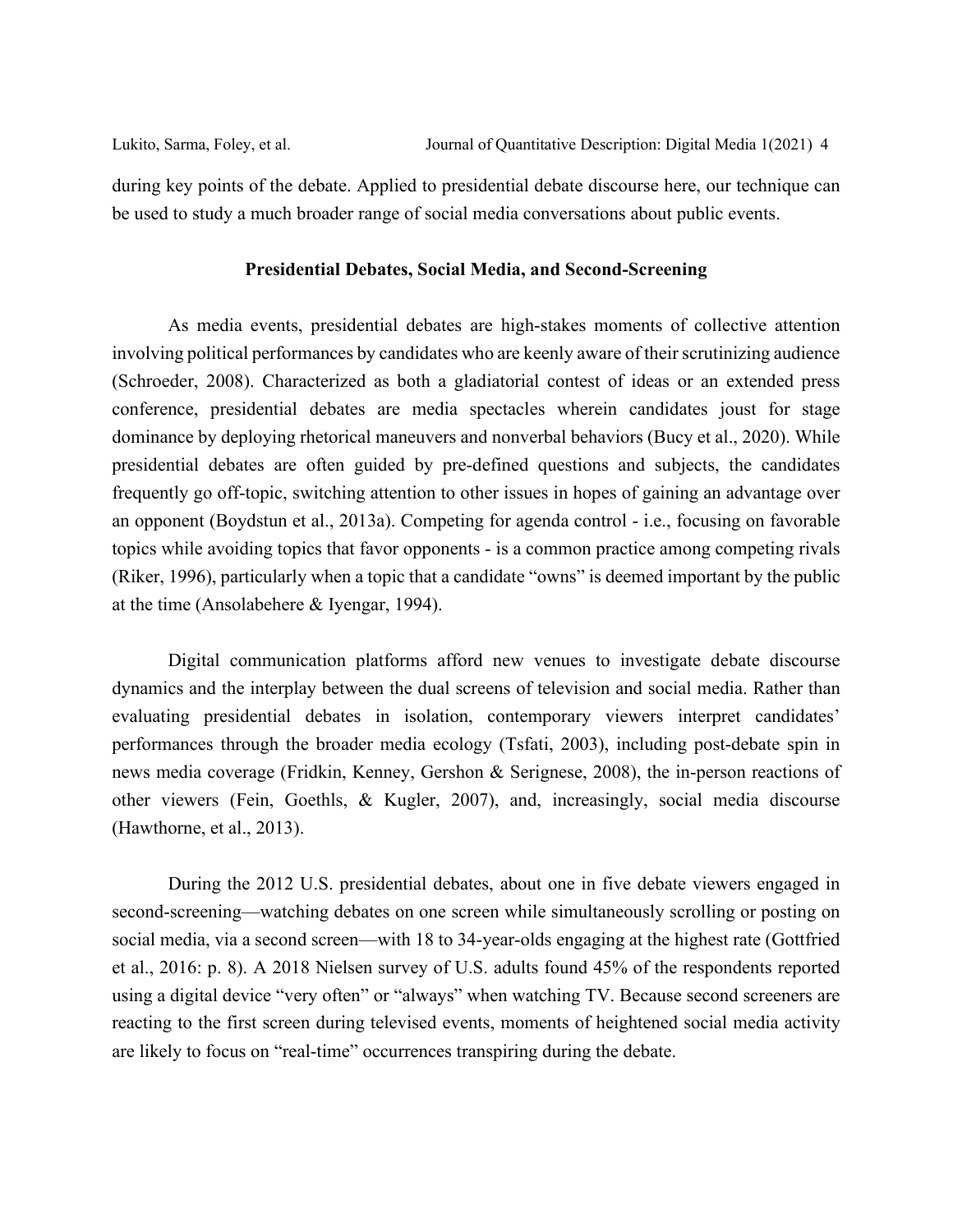### *The Case*

Our analysis focuses on the first 2016 U.S. presidential debate between Democratic nominee Hillary Clinton and Republican nominee Donald Trump, which took place on September 26, 2016 at Hofstra University. It was moderated by Lester Holt, anchor of NBC Nightly News. Over 84 million Americans tuned in across 13 television channels, making it the most watched debate in U.S. history (Stelter, 2016). Millions more watched the debate on YouTube and other streaming services (Spangler, 2016). The 90-minute debate covered six broad topics: the economy, trade, the federal deficit, race relations and policing, foreign policy, and the candidates' experience (Burns & Flagenheimer, 2016). With over 17.1 million interactions on Twitter, the first 2016 debate was also "the most-tweeted debate" (Jarvey, 2016) since the platform's inception, and remains so even after the 2020 presidential debates (Brown, 2020). Tweets mentioning either candidate (Trump or Clinton) were at their highest on the days of the presidential debates relative to the rest of the election cycle (Coyne, 2016).

### **Social Media Resonant Moments**

In this study, we use social media activity to explore how certain debate moments become especially memorable for audiences. These defining moments (Clayman, 1995) on social media, which we call resonant moments, involve an exchange of information between the political candidates on the stage and the active audience of prosumers—consumers of televised content and producers of social media messages (Axel & Schmidt, 2011) which, in this case, are about the televised presidential debate they are witnessing.

Resonant moments during debates can be induced in two ways. The first is by the candidates: they can say something that gains immediate traction on social media. Naturally, debating candidates hope to have a memorable performance that receives favorable coverage and amplifies pro-candidate messages (Cornfield, 2017; Shah et al., 2016). Part of the memorability of their performance hinges on being able to make salient and notable comments (Clayman, 1995). However, this strategy is not always effective. Worse yet, a candidate may make comments that are widely shared but negatively perceived. In fact, most debate-defining moments tend to be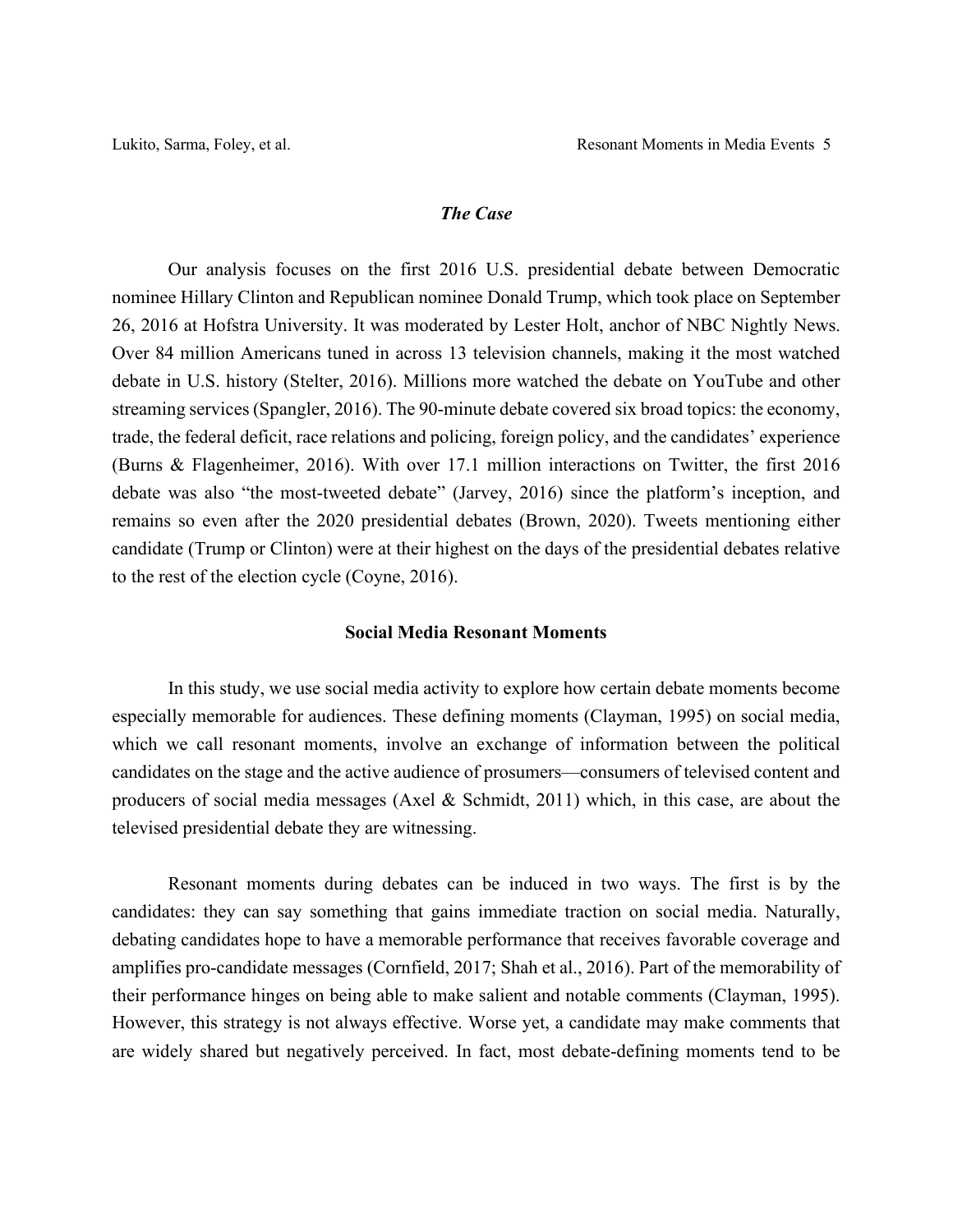zingers and gaffes (Freelon & Karpf, 2015). Second, resonant moments can be induced by members of the digital media audience, who may tweet something compelling that circulates widely, independent of what is discussed in the debate. Though audience-driven moments are worth exploring in future research, this study is focused on the former: candidate-induced resonant moments.

Previous studies of debate highlights have relied on relatively arbitrary procedures or posthoc news coverage to identify resonant moments (e.g., Freelon & Karpf, 2015; Shah et al., 2015). Such an approach, while meaningful, carries the risk of conflating post-debate spin and anecdotal accounts with other empirical indicators of real-time resonance. Another way these real-time dynamics may manifest is through language mimicry between the rhetoric of the candidates on stage and the discourse on social media about the debate. In cognitive linguistics, Pennebaker's theory of language style matching posits that communicators harmonize one another's word patterns (2011). Though language style matching is less studied in mass communication contexts, the increasing interactions between content across platforms invites an opportunity to apply language style matching to understand cross-platform discourse. Our analysis adopts this approach by empirically identifying moments during the debate where spikes in engagement occur on Twitter and then tracking language shifts over the corresponding time periods.

We argue there are two useful attributes of social media discourse for identifying resonant moments. First, during resonant moments, there is generally a brief spike in media activity (Lin, Keegan, Margolin, & Lazer, 2014). When studying media events, scholars have often relied on heightened social media activity to justify their selection of resonant moments (e.g., Freelon & Karpf, 2015; Giglietto, Ariteri, Gemini, & Orefice, 2016). Second, when resonant moments occur, audiences may harmonize their language with the discourse used by candidates. In other words, we should be able to identify a resonant moment by the increased in-platform activity and the discursive shift. Indeed, when something important happens on television, tweets posted at the time often discuss the subject of that moment, either repeating what was said, evaluating it, or circulating humorous interpretations of real-time performances (Robertson, Dutton, Ackland & Peng, 2019).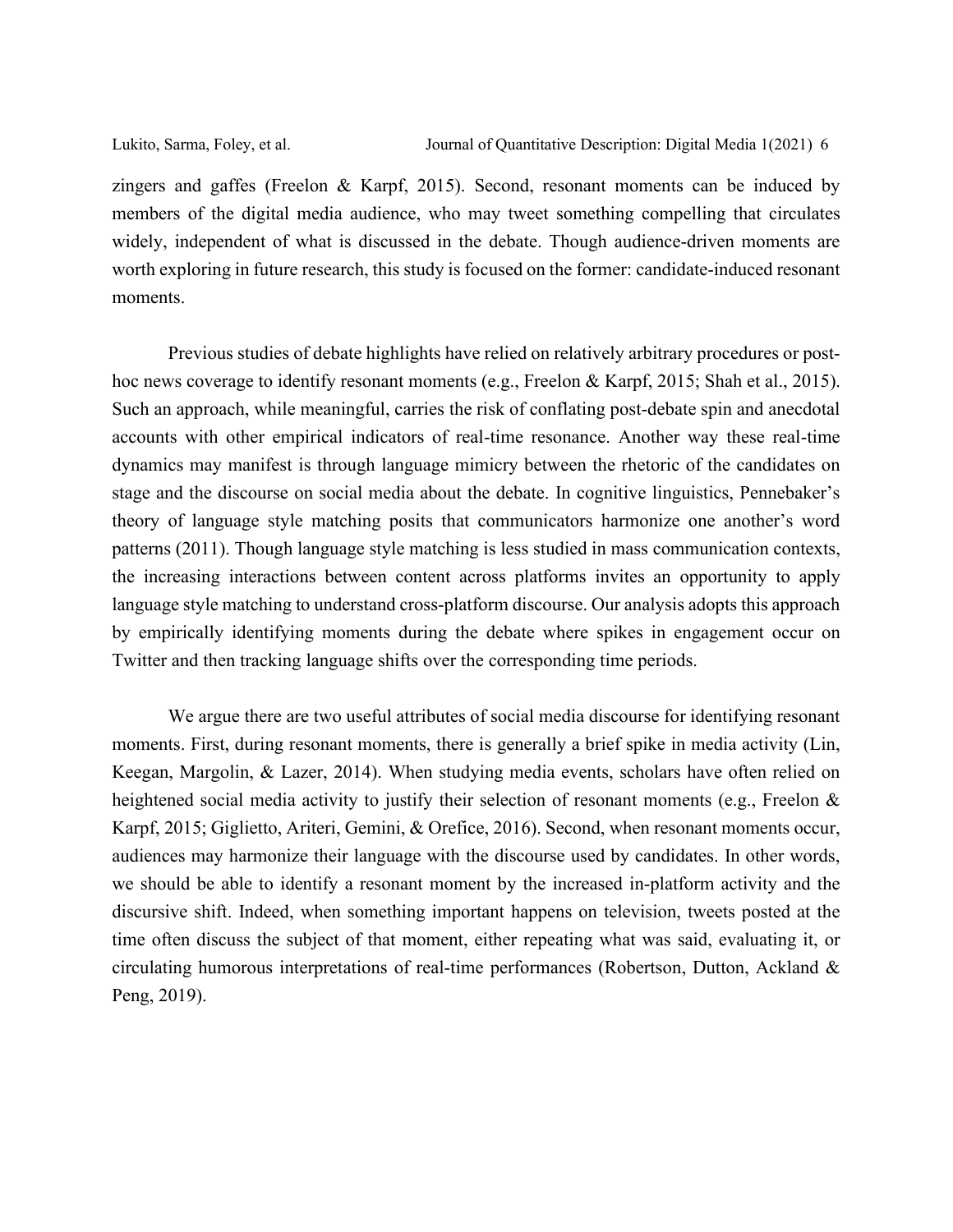### *Detecting Events and Moments*

Our effort to identify resonant moments builds on previous approaches to detecting events and moments of heightened engagement. Event detection studies have employed a range of computational strategies, including natural language processing (NLP) and network analysis (e.g., Qian et al., 2019; Zhao et al., 2017). Other reviews of event detection have also noted the usefulness of machine learning techniques broadly (Saeed et al., 2019). Though computational scholars have traditionally used news stories in event detection analysis, in recent years there has been increasing use of social media content, particularly Twitter, as a plausible source for event detection (Hossny & Mitchell, 2018). Providing an overview of such strategies applied to Twitter data, Hasan et al. (2018) highlight NLP approaches, such as topic modeling, as well as studies focusing on "bursty terms." One analytical advantage of social media over, say, survey data, is the ability to look at highly granular moments in time, as Twitter post timestamps are recorded at the millisecond level. However, there are also disadvantages: relative to other text data, social media discourse is rife with spelling and grammatical errors as well as colloquial language that make it difficult to use NLP tools such as part-of-speech tagging.

Thus far, event detection strategies have focused on crises, emergencies, and major breaking news events such as natural disasters (Huang et al., 2021), economic developments, (e.g., Jacobs & Hoste, 2020), and public health threats (Feldman et al., 2019). The events studied in this body of literature tend to be unexpected; after all, there is no need to detect events that are planned, known, and promoted in advance. As such, event detection strategies are rarely applied to planned events such as congressional hearings, sporting events, award shows, and debates.

A handful of studies about event detection have also utilized these methods to study key timepoints *within* an event. Rather than detecting events across a broader time horizon, these studies focus on moments of heightened activity during an event itself, which can be useful to understanding both planned and unplanned media events. For example, Arachie et al. (2020) identify "sub-events" by clustering noun-verb pairs. However, studies identifying short "moments" (e.g., less than 5 minutes) are rare and often rely on human annotation (e.g., Monfort et al., 2019).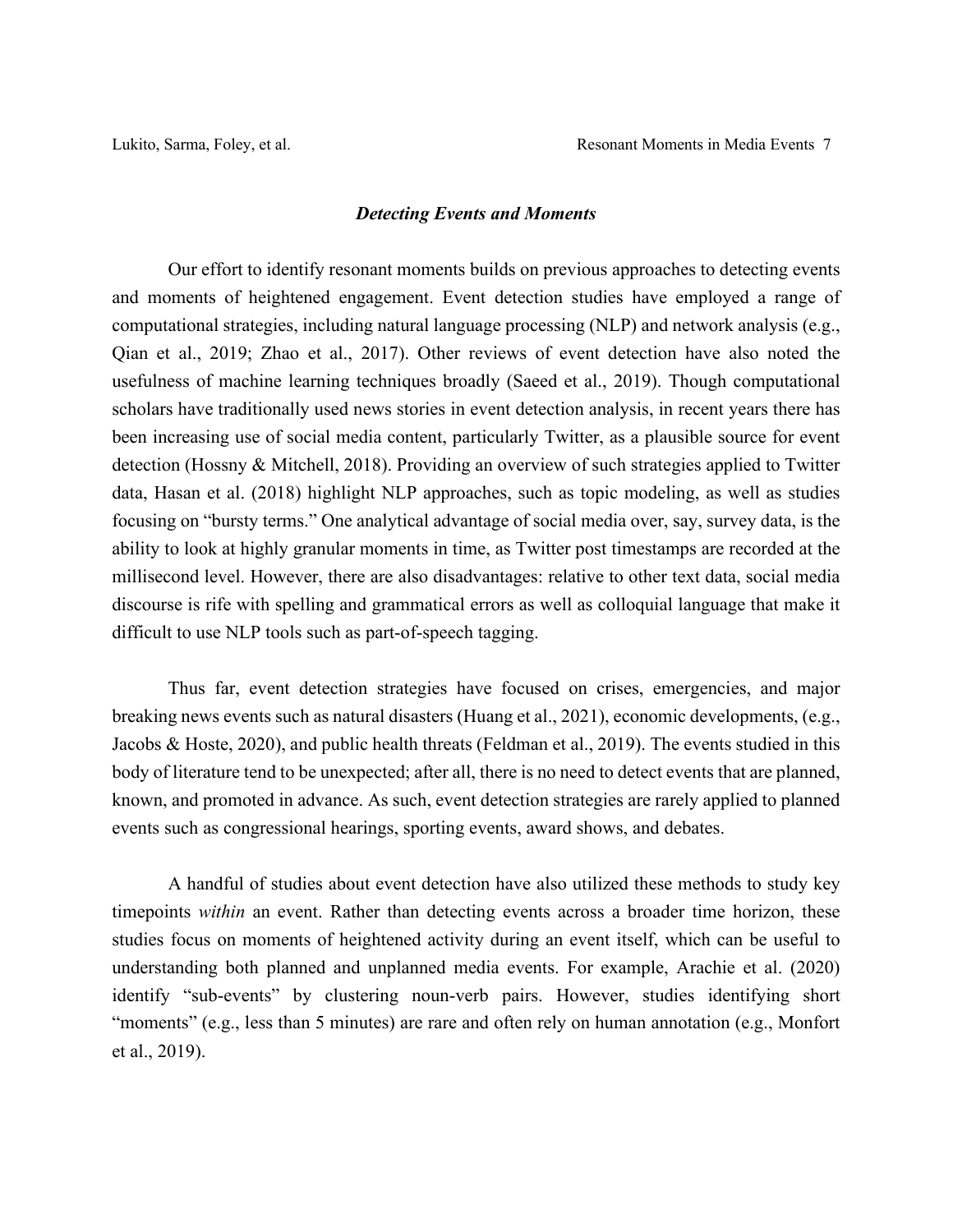We advance this literature by studying resonant moments within a presidential debate using both time series and NLP methods. The consideration of temporal dynamics is most closely aligned with event detection methods using burst detection algorithms (Kleinberg, 2003), which identify "bursts" of activity as state-changes within a time series. In other words, discourse can change states, from being less bursty to more bursty (i.e., active) for some time. The concept of a change in "state" (i.e., bursty versus non-bursty activity) is similar to, but longer than, the more circumscribed resonant moments we study, which we expect to appear and disappear quickly as the audience of a live-tweeted event moves onto other topics. A resonant moment is less a consistent state than a quick and passing blip—the equivalent of a sound bite (see Bucy & Grabe,  $2007$ ).<sup>[1](#page-7-0)</sup>

### **Methodology**

We employ a mixed-methods approach, combining time series analysis to identify resonant moments induced by a televised media event with natural language processing to study the discourse shifts occurring during a highly viewed presidential debate.

### *Detecting Events and Moments*

Social media data. To collect tweets posted during the first 2016 U.S. presidential debate, we purchased from GNIP, Twitter's data provider, a full corpus of tweets mentioning either "Clinton" or "Trump," but not both, during the debate, which took place on September 26, 2016 from 9:00 p.m. to 10:30 p.m. EDT. Previous studies have used this method to collect an efficient corpus of debate tweets (Bucy et al., 2020). From this social media data, we constructed two time series: one of Twitter mentions of Clinton and one of Twitter mentions of Trump.

Debate Transcript. Since this analysis is focused on resonant moments in response to the candidates during the debate over time, we prepared the debate transcript by manually parsing it into 30-second increments. For each 30-second segment, two coders documented who was speaking at the time (Clinton, Trump, the moderator, or some combination). The timestamp of the

<span id="page-7-0"></span> $<sup>1</sup>$  For a more empirical comparison of these methods, please see Appendix A.</sup>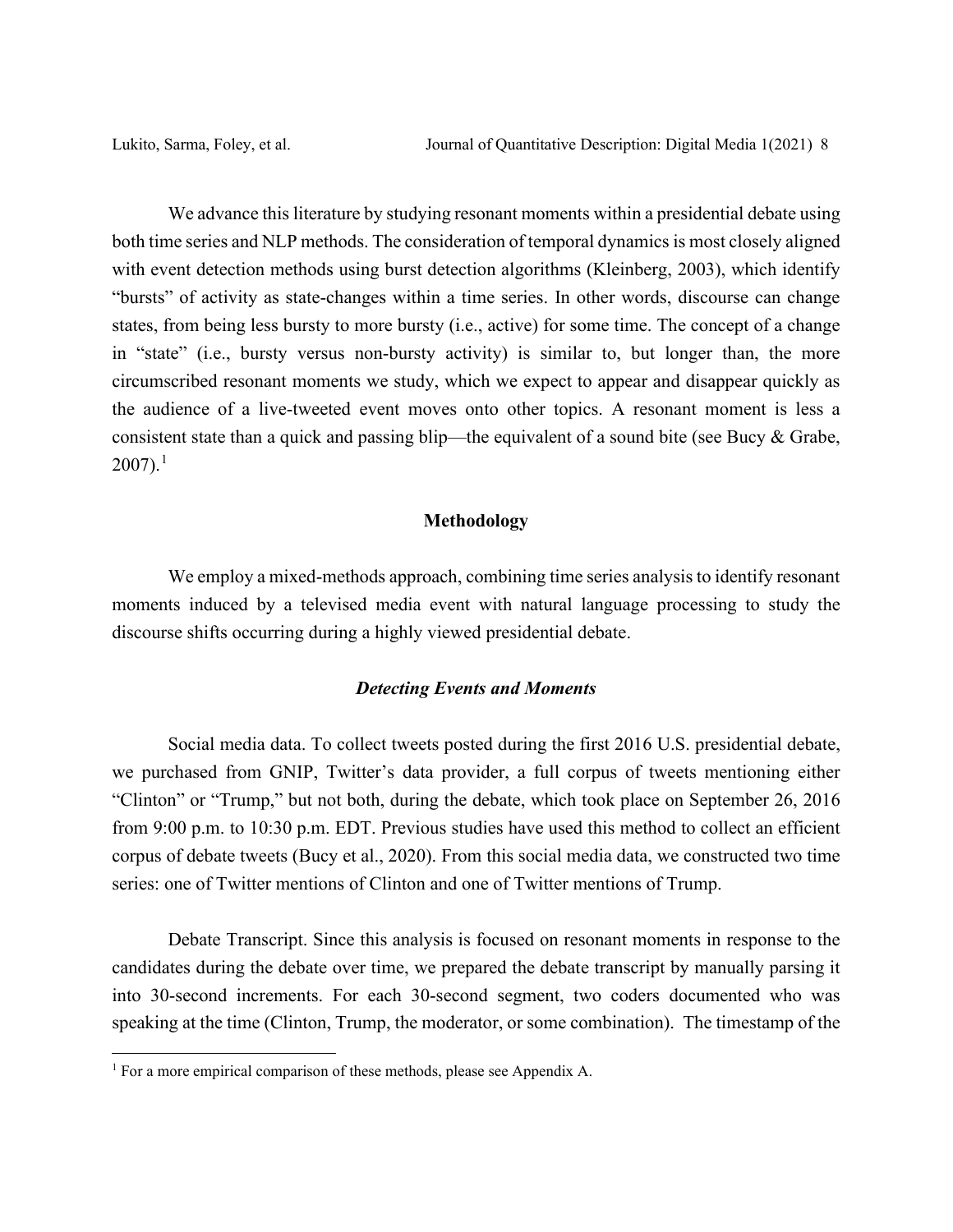tweet was aligned to the timestamp of the debate transcript segment by matching the timestamp of the two data layers across several key points: the start of the debate, the end of the debate, and when the moderator asked a question. This final dataset included 178 30-second segments.

### *Time Series Analysis*

To identify spikes in live-tweeting discourse about the debate, we perform an outlier analysis using the package <tsoutliers> (López-de-Lacalle, 2016). This package identifies outliers in a univariate time series using two steps. First, an ARIMA model is constructed to determine the data-generating process of the time series. For each time point, we then forecast what the data would look like using the ARIMA model. When an actual timepoint's data at time t deviates significantly from the forecasted time point, then that time point is said to have an outlier. As we have two time series— Twitter mentions of Clinton and Twitter mentions of Trump—we perform two separate outlier analyses, one focusing on each candidate. Since we are specifically looking for increases in expressive attention, we consider only positive outliers as potential resonant moments.

### *Transcript*

After identifying when positive outliers occurred, we turned to the transcript to understand what occurred in the debate prior to and around the time of the activity spike. Our window of analysis for exploring the debate discourse is two and a half minutes prior to and 30 seconds after the resonant moment. When analyzing the debate transcript, we focus specifically on the subject matter and the speaker's language use at the time. This approach allows us to find a broad inventory of resonant moments throughout the debate, including those that were not highlighted in media coverage and which researchers might not have considered otherwise.

### *Identifying Discursive Shifts*

To study the changes in discourse during the debate, we introduce a method to identify discursive shifts—changes in word use—between the pre-resonant and post-resonant moments of a media event. This is made possible by recent advancements in NLP, which leverages the value of neural network-based algorithms that learn efficient vector representations for words (Ling,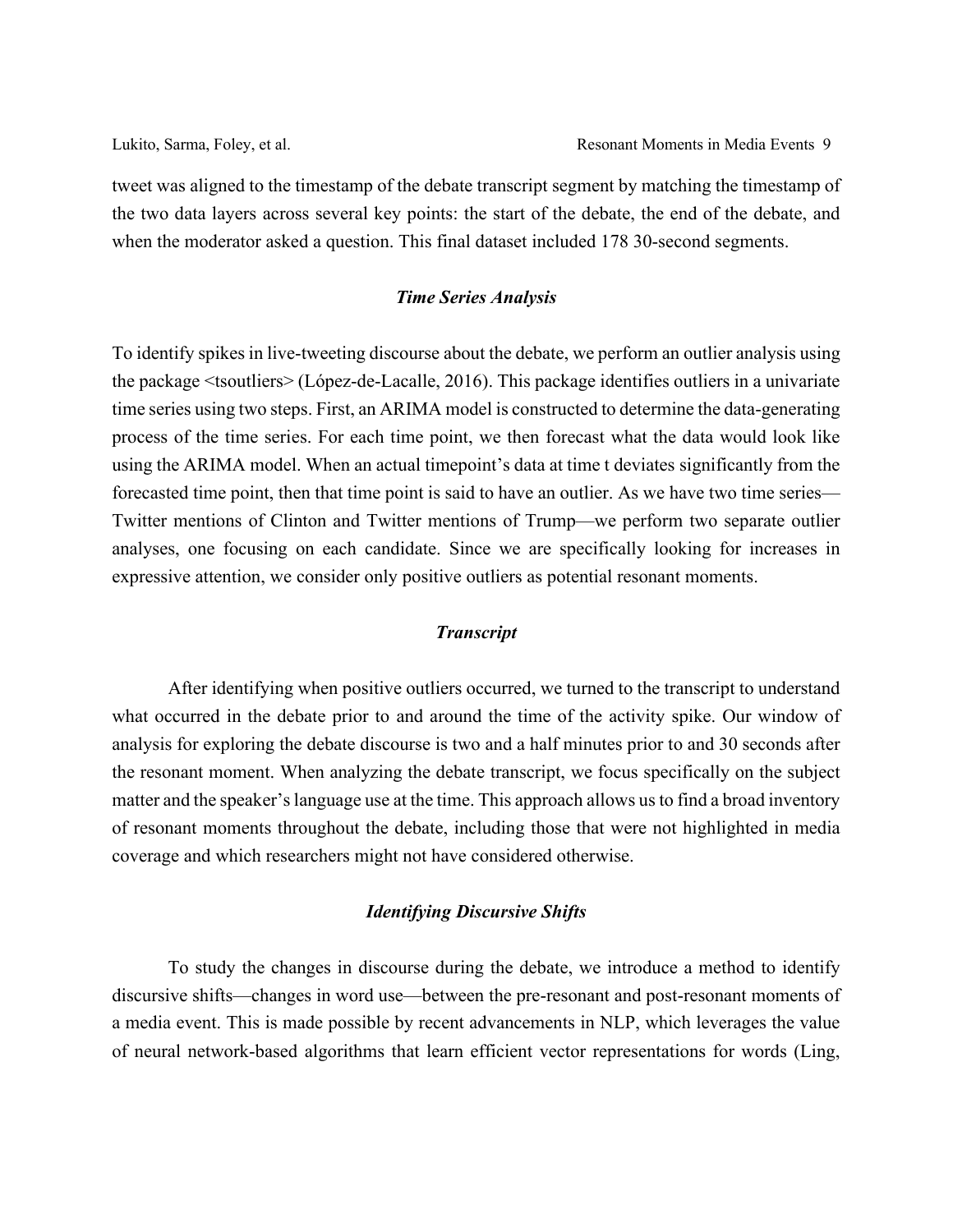Dyer, Black & Trancoso, 2015). In many modern NLP applications, words are represented as points in an N-dimensional space and semantic relationships between words (for example, analogies) are quantified using distance measures like the L2 distance and cosine similarity. Research using these algorithms has typically relied on large-sized generic bodies of text (e.g., Wikipedia), as larger datasets are required to train neural network-based algorithms that are able to capture a wide range of semantic possibilities for words represented in vector form.

Recent work in computational linguistics has applied word embeddings to smaller-sized datasets (such as vocabularies in a debate) by shifting the space of generic word embeddings (see Sarma, Liang, & Sethares, 2018). In this approach, three sets of word embeddings are obtained for a single vocabulary of words, with each encoding for different information about the same word. A generic embedding is obtained from off-the-shelf methods like word2vec (Mikolov et al., 2013) or GloVe (Pennington et al., 2014) that are trained on a large generic corpus such as Wikipedia. A second set of Domain Specific (DS) word embeddings is then obtained by either retraining word2vec/GloVe on a target data domain or using LSA (Deerwester et al., 1990). In the LSA approach, a documents-by-words  $(d \times N)$  matrix of word counts is constructed. Then, a SVD/dimensionality reduction step is performed, followed by projecting the left singular vectors onto the k largest singular values to obtain k dimensional word embeddings for the *N* words.

Once the generic and DS embeddings are obtained, they are combined to create the Domain Adapted (DA) embedding. This new embedding is obtained using KCCA (Kernel Canonical Correlation Analysis), which finds the nonlinear mapping that maximizes the statistical correlations between the generic and DS embeddings. Thus, the DA embedding combines the strengths of the large generic embedding with the specificity and targeted nature of the DS embedding. Sarma et al. (2018) demonstrate that DA embeddings perform particularly well on sentiment analysis tasks applied to modestly-sized target domains.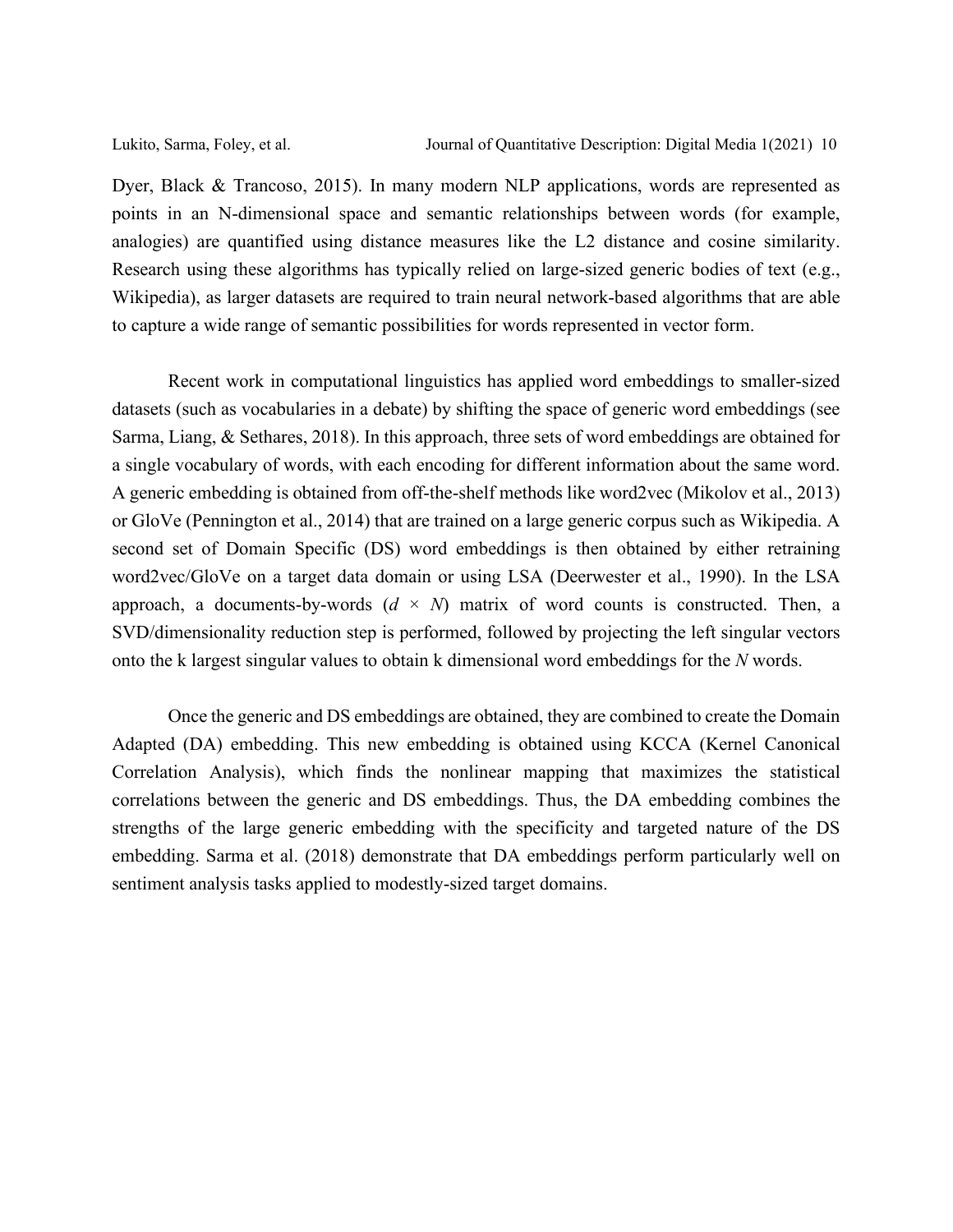Lukito, Sarma, Foley, et al. Resonant Moments in Media Events 11



**Figure 1. Discursive shift analysis data pipeline.**

The methodological innovation in this paper is to combine two such DA embeddings. The data pipeline is shown in Figure 1. First, we tokenize texts from tweets before and after the resonant moment and construct two sets of vocabularies corresponding to the before and after vocabularies. These are the two Domain Specific embeddings shown in the figure. The two DS embeddings are separately combined with GloVe (the large-scale generic embedding) using KCCA to create the two DA embeddings. Then, we select all words that are common among the two DA vocabularies and measure how similar/different they are by calculating the L2 distance between the pre- and post-vector representations of each word. The interpretation of a large L2 distance is that words are being used in different ways, whereas words with a small distance have essential similarity. Thus, we can numerically extract the *N* words with the greatest change (we use  $N = 100$ ), providing an automated method of investigating the shift in meaning. Sarma et al. (2018) show that using the L2 distance yields words that not only shift numerically but that are significant in their shift across domains. In the debate data, the technique is applied to two chronologically ordered corpora, thus the shift is temporal. In other applications, the two vocabularies might be from different geographical regions or writings from different authors.

#### **Results**

The first 2016 debate was 1 hour and 29 minutes long, producing 178 data points at 30-second increments. Figure 2 displays the time series of mentions for Clinton and Trump.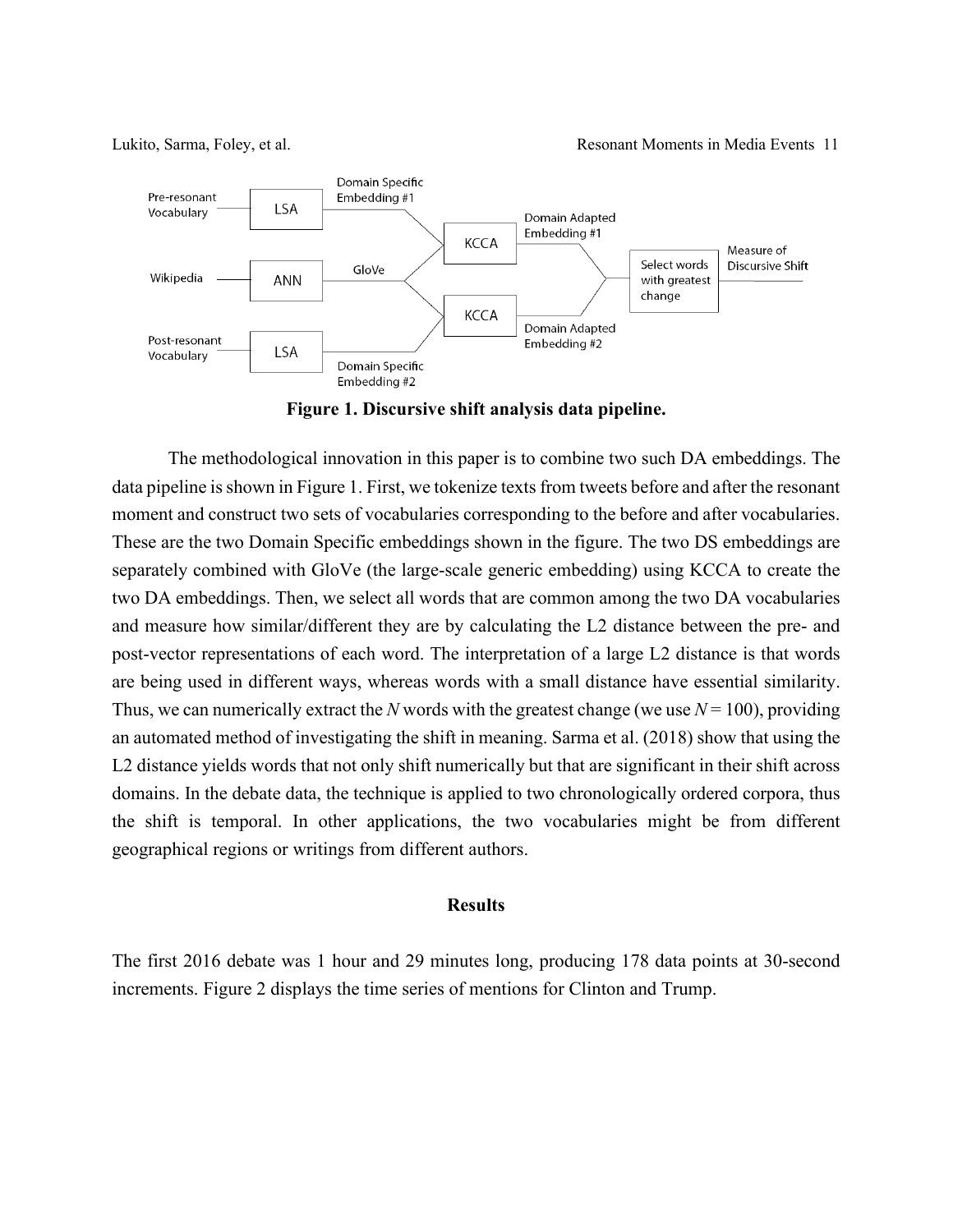Lukito, Sarma, Foley, et al. Journal of Quantitative Description: Digital Media 1(2021) 12



**Figure 2. Time series of attention to Clinton versus attention to Trump**

To diagnose the data-generating properties of each candidate's Twitter count, we build two auto-regressive integrated moving-average (ARIMA) models, using the R package <forecast>. To select the optimal model, we used the Bayesian Information Criterion, which yielded an  $(0,1,1)$  ARIMA model for Twitter attention to Trump (BIC = 3109.361) and an  $(0,1,1)$ ARIMA model for Twitter attention to Clinton (BIC =  $2948.52$  $2948.52$ ).<sup>2</sup>

### *Identifying Temporal Outliers in Social Media Discourse*

Rather than relying solely on human coders to identify resonant moments, we apply a time series outlier analysis first proposed by Chen & Liu (1993) to reveal resonant moments.

<span id="page-11-0"></span><sup>2</sup> Results of an ARFIMA suggested a fractional integration approaching 1. Treating the integrated component as fractional did not improve the BIC; we therefore chose to present the more parsimonious model.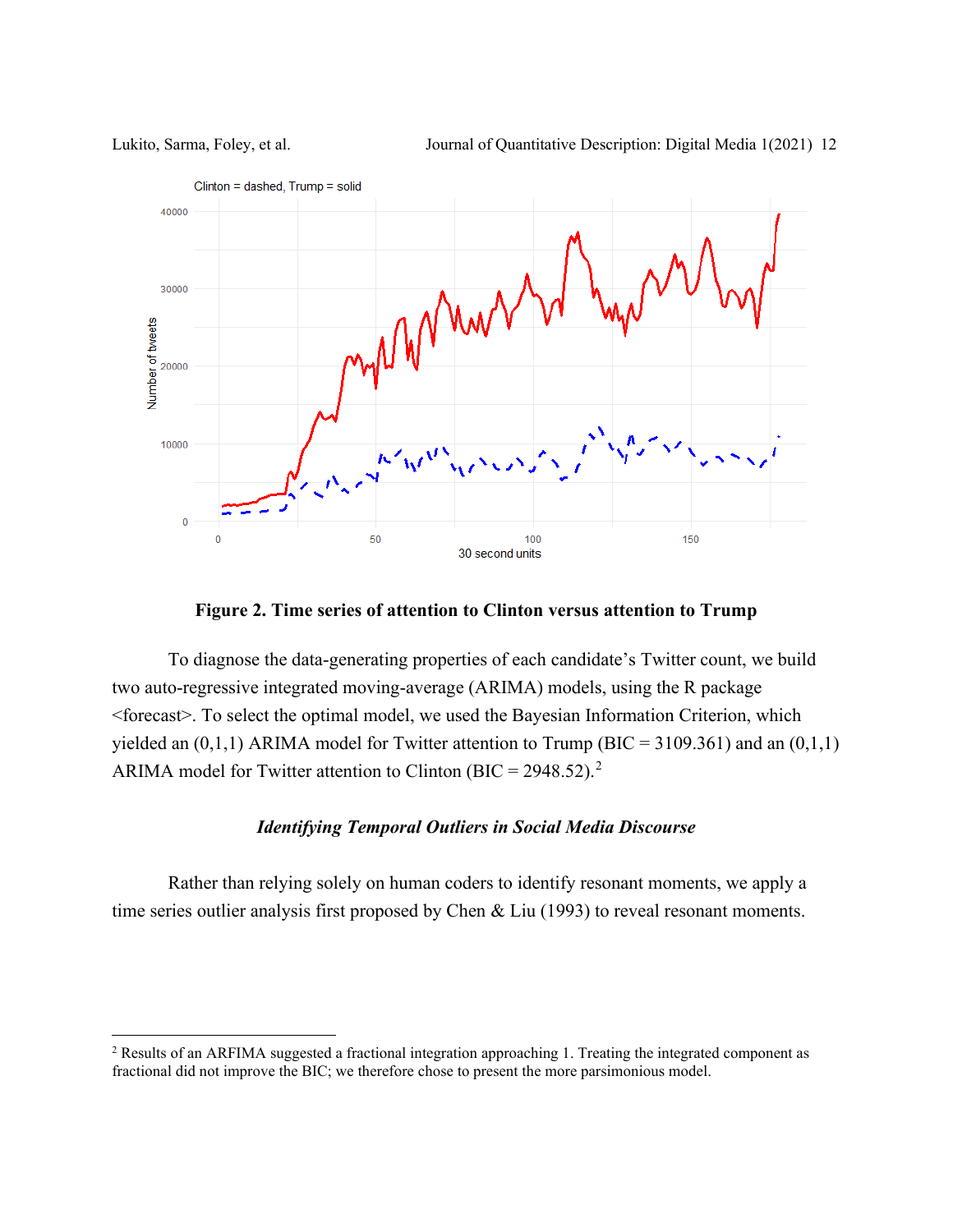Results of the outlier analysis identify eight time series outliers. For Clinton, there are four positive outliers. The first occurs around  $25:18$  to  $25:48<sup>3</sup>$  $25:48<sup>3</sup>$  $25:48<sup>3</sup>$  (coefficient = 2432.50, *t value* = 5.37, *p* < 0.01). The second occurs around 39:18 to 39:48 (coefficient = 3378.01, *t value* = 9.09,  $p < 0.01$ ). The third is between 1:12:18 to 1:12:48 (coefficient = 1048.00, *t value* = 4.20, *p* < 0.01). And finally, the fourth is between 1:14:48 to 1:15:18 (coefficient = 1789.88, *t value* = 3.11,  $p < 0.01$ ). Figure 3a displays Clinton's positive outliers identified using this strategy.

There are four positive outliers for Trump. The first occurs between 42:18 and 43:48. The second happens between 46:18 and 47:18. The third is between 1:09:18 and 1:09:48. The fourth occurs between 1:22:48 and 1:23:18. Figure 3b displays Trump's positive outliers identified using this strategy.



**Figure 3b. Outlier detection in the Trump time series**

<span id="page-12-0"></span><sup>&</sup>lt;sup>3</sup> All timestamps referring to the debate are identified by the number of minutes and seconds that elapsed since the start of the moderator asking the first question to the candidates.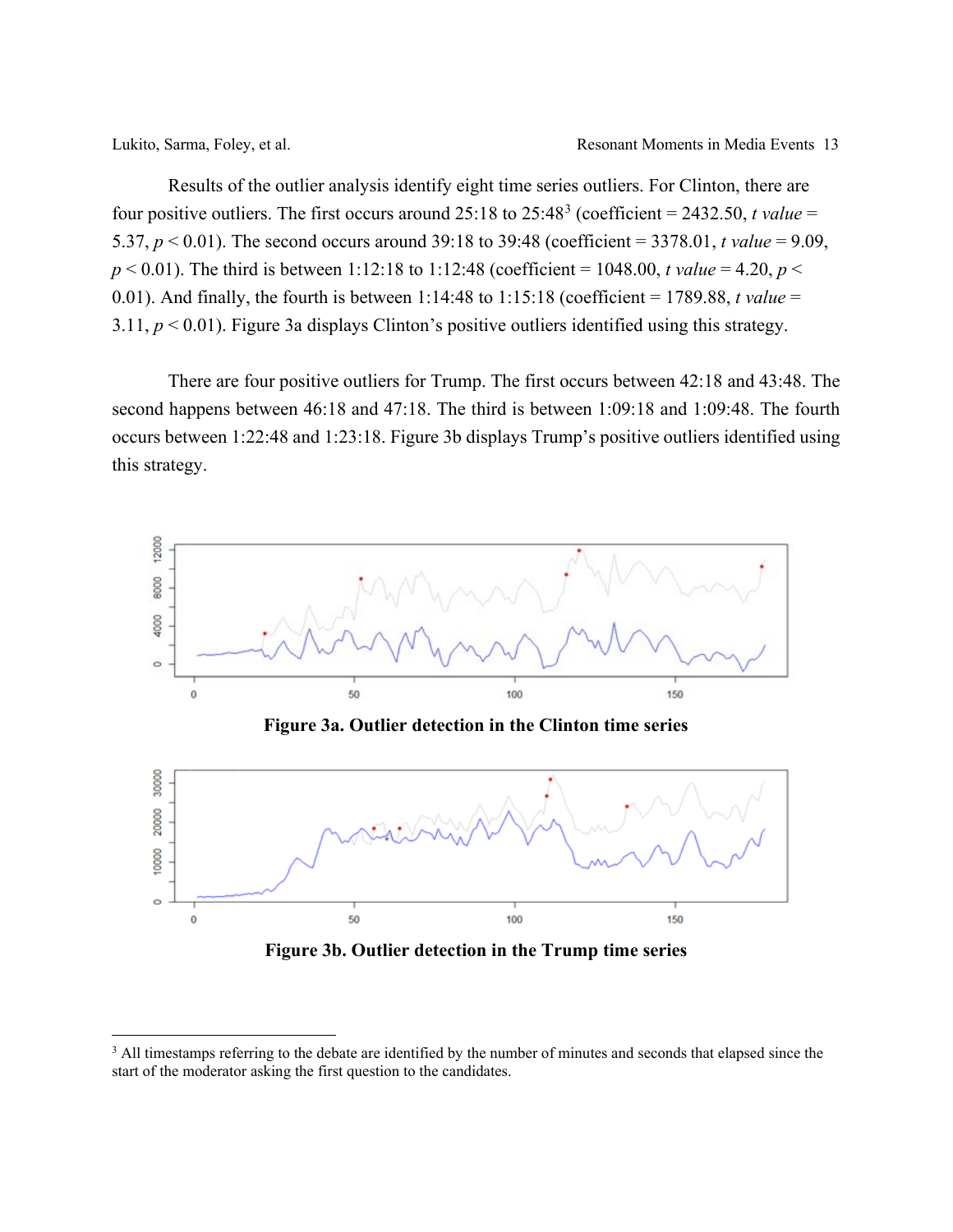### *Identifying Temporal Outliers in Social Media Discourse*

To identify whether these time series outliers actually reflect resonant moments induced by a candidate, we turn to the debate transcript. To understand these potential resonant moments in more detail, we examined the candidate's performative discourse in the eight aforementioned time segments. In the Clinton series, the following outliers were identified:

- 1) When Clinton said, "Donald thinks that climate change is a hoax perpetrated by the Chinese" (25:37-25:49).
- 2) When the moderator asked a question about Trump's tax returns (39:48:23-40:09). Because this event was induced by the moderator's question and not from either of the candidates, it was removed from subsequent analysis.
- 3) The third outlier occurred when Clinton quoted First Lady Michelle Obama ("When they go low, we go high") regarding the Birther scandal (1:11:59-1:12:16).
- 4) The last outlier happened during Clinton's response to a question about cybersecurity (1:42:10-1:42:18). In her response, Clinton spoke about threats from independent hackers and cyberattacks from other countries, explicitly identifying Russia as a threat.

In the Trump series, the following outliers were identified:

- 1) At the end of Trump's remarks regarding his taxes, and as Clinton began her response (42:38-43:10).
- 2) Following a back and forth that included remarks about Clinton's email scandal, when Trump uses the word "braggadocious" regarding his income: "I have a tremendous income. And the reason I say that is not in a braggadocious way" (46:28-46:33).
- 3) When Trump answered a question about the Birther scandal, stating: "I figured you'd ask the question tonight, of course. But nobody was caring much about it. But I was the one that got him to produce the birth certificate. And I think I did a good job" (1:09:28-1:09:36).
- 4) When Trump attributed the formation of ISIS to Clinton: "Well, President Obama and Secretary Clinton created a vacuum the way they got out of Iraq […] once they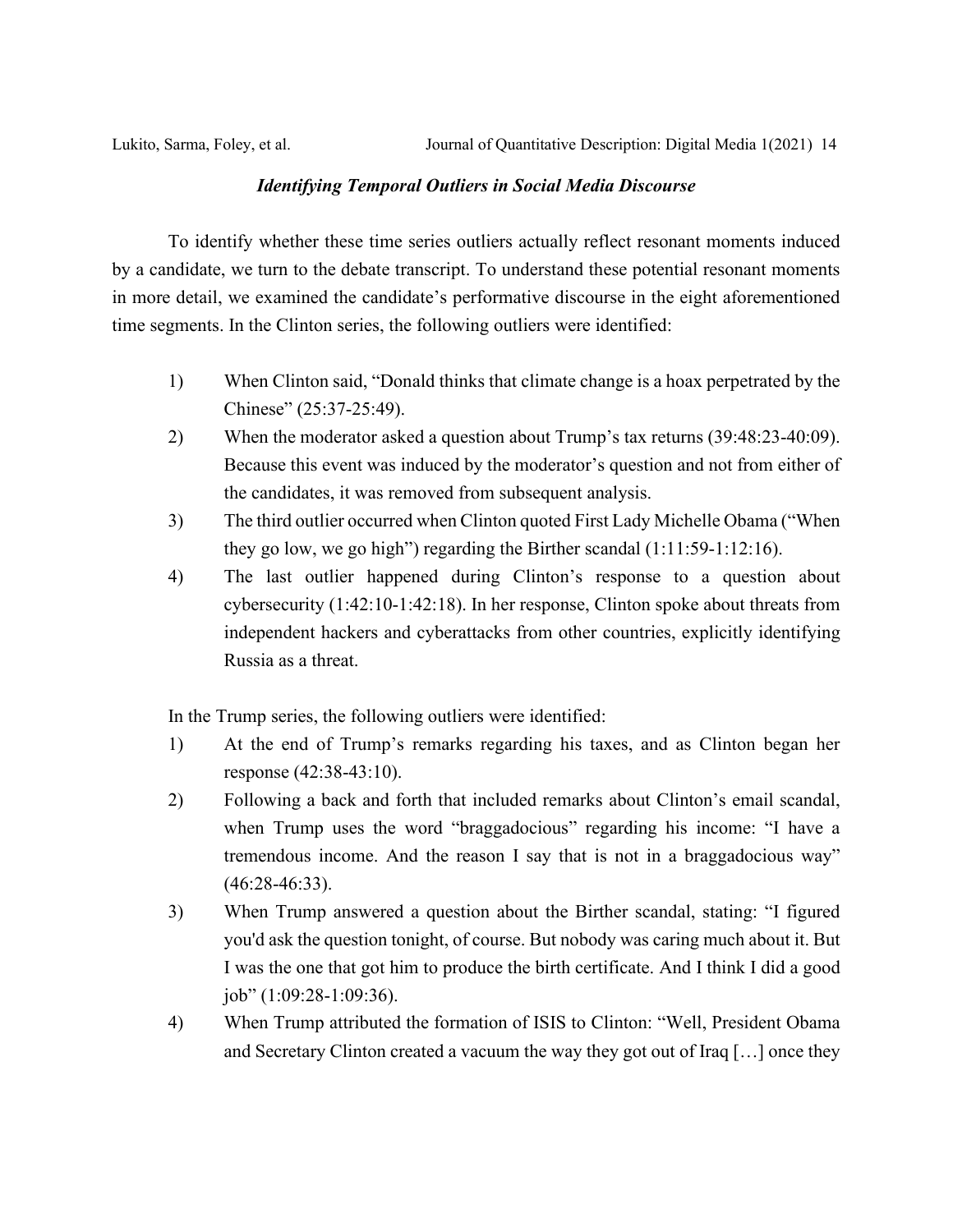got in, the way they got out was a disaster. And ISIS was formed" (1:22:08- 1:22:22).

### *Testing for Discursive Shifts in Resonant Moments*

To analyze the discursive shifts, we examined tweets posted two minutes before and two minutes after each of the seven candidate-induced resonant moments. For each moment, there were two corpora: tweets in the pre-resonant moment and tweets in the post-resonant moment. Tweets from these 14 corpora were tokenized, and unique vocabularies were constructed for each corpus. The final vocabularies were constructed by retaining words that appeared at least twice across all the tweets from the pre- and post- resonant moment corpora.

Words were ranked as "most different" in use by measuring the L2 distance between the domain-adapted vector embedding for a given word from the pre-vocabulary and the corresponding embedding for the same word in the post-vocabulary. Word embeddings for words in the pre- and post- vocabularies were obtained via the Kernel CCA projection method described in Sarma et al. (2018). Tables 1 and 2 show words that changed the most between pre-resonant and post-resonant vocabularies. In addition to the L2 distance, we measured the cosine similarity to calculate other words that are most similar to top words. We then compared these words to a list of words used in the debate, and related synonyms, to better understand whether the postresonant vocabularies reflected the debate discourse. For a full list of these words, please see Appendix D.

In the seven resonant moments, several of the words with the greatest L2 distance in the pre-resonant and post-resonant moment were employed directly by a candidate during that time or were relevant to the resonant moment being discussed. For example, in Clinton's first resonant moment (focusing on climate change), words related to her statement were among those that shifted the most, including "climate," "change," "hoax," and "China." This makes sense, as tweets about climate change in the pre-resonant corpus focused on policies, such as this Sierra Club tweet: "Here's what we know even before #debatenight: @HillaryClinton is running on the best climate platform in history." By contrast, tweets about climate change in the post-resonant corpus focused on what Clinton said. For example, one Twitter user posted: "Now hitting him on climate change.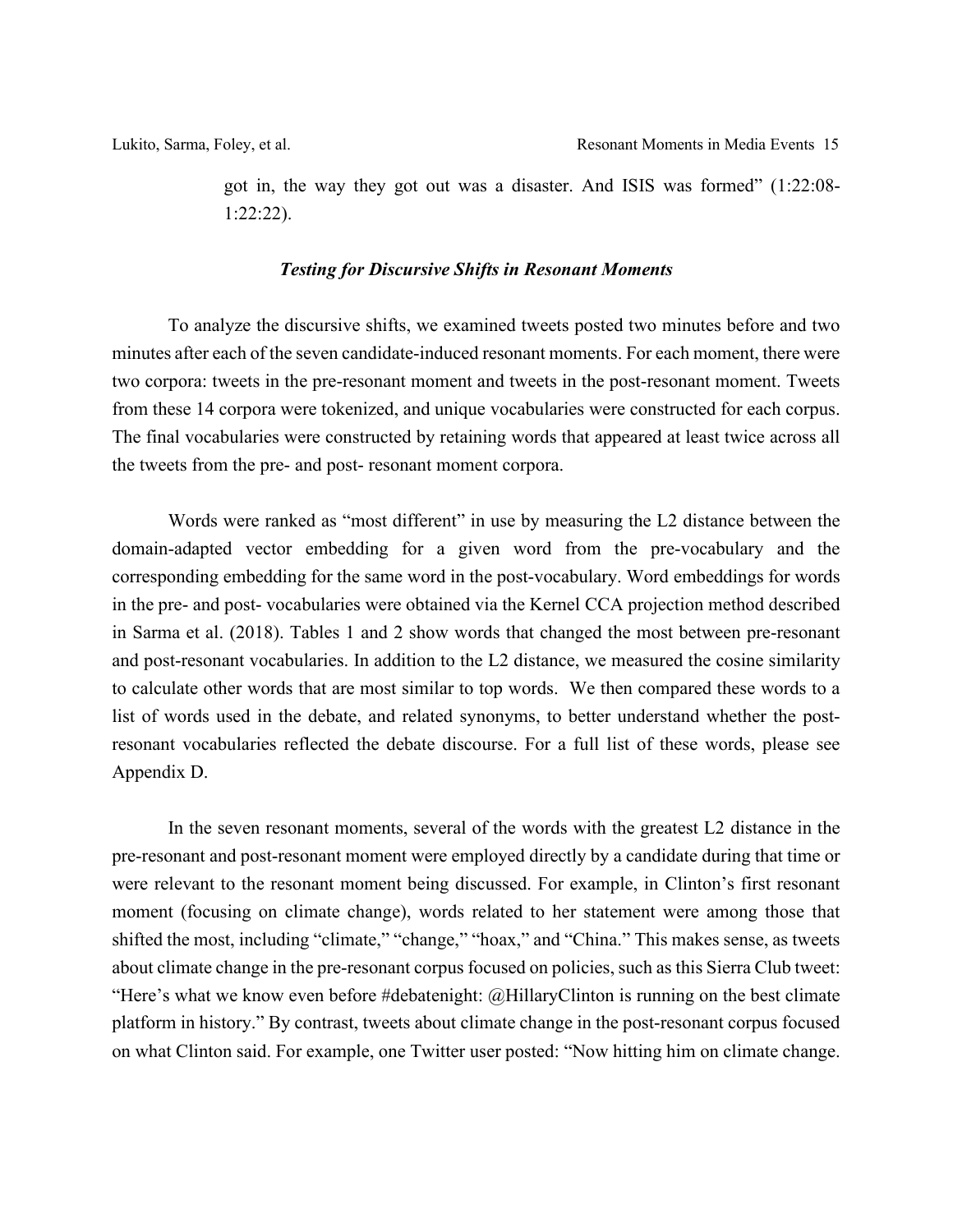Clinton is going for the jugular early. #debatenight." Many tweets in the post-resonant moment corpus also quoted Clinton's remarks, which is a markedly different context from how climate change was referenced in the pre-resonant moment.

|                | radio it words with the greatest post resonant moment shing, chilton 2010t<br>"Donald thinks that climate |                              |               |                          |               |                         |  |  |  |  |
|----------------|-----------------------------------------------------------------------------------------------------------|------------------------------|---------------|--------------------------|---------------|-------------------------|--|--|--|--|
|                |                                                                                                           | change is a hoax perpetrated |               | "When they go low, we go | Cybersecurity |                         |  |  |  |  |
|                |                                                                                                           | by the Chinese"              | high"         |                          |               |                         |  |  |  |  |
|                |                                                                                                           |                              |               |                          |               |                         |  |  |  |  |
|                | Word                                                                                                      | $\Delta$ L <sub>2</sub>      | Word          | $\Delta$ L2              | Word          | $\Delta$ L <sub>2</sub> |  |  |  |  |
|                |                                                                                                           | Distance                     |               | Distance                 |               | Distance                |  |  |  |  |
| 1              | blah                                                                                                      | 47.95                        | nothing       | 57.57                    | nothing       | 61.44                   |  |  |  |  |
| 2              | made                                                                                                      | 41.93                        | response      | 56.66                    | high          | 41.52                   |  |  |  |  |
| 3              | fuck                                                                                                      | 39.47                        | high          | 47.37                    | well          | 38.51                   |  |  |  |  |
| $\overline{4}$ | said                                                                                                      | 38.71                        | line          | 44.96                    | back          | 37.39                   |  |  |  |  |
| 5              | green                                                                                                     | 38.06                        | $g_{0}$       | 38.61                    | election      | 33.89                   |  |  |  |  |
| 6              | climate                                                                                                   | 37.57                        | history       | 37.44                    | time          | 32.60                   |  |  |  |  |
| 7              | energy                                                                                                    | 36.32                        | they          | 37.33                    | they          | 32.59                   |  |  |  |  |
| 8              | looks                                                                                                     | 36.28                        | record        | 35.89                    | senator       | 31.87                   |  |  |  |  |
| 9              | again                                                                                                     | 35.19                        | really        | 34.23                    | also          | 31.73                   |  |  |  |  |
| 10             | real                                                                                                      | 33.80                        | hurtful       | 33.45                    | prepare       | 30.50                   |  |  |  |  |
| 11             | because                                                                                                   | 33.71                        | vote          | 33.07                    | drop          | 28.67                   |  |  |  |  |
| 12             | sexist                                                                                                    | 33.68                        | lester        | 31.75                    | watching      | 28.04                   |  |  |  |  |
| 13             | change                                                                                                    | 33.54                        | low           | 31.67                    | movement      | 27.98                   |  |  |  |  |
| 14             | hoax                                                                                                      | 33.38                        | went          | 31.64                    | birth         | 27.84                   |  |  |  |  |
| 15             | important                                                                                                 | 32.93                        | Obama         | 31.26                    | business      | 27.40                   |  |  |  |  |
| 16             | please                                                                                                    | 32.21                        | <b>Barack</b> | 31.12                    | literally     | 26.99                   |  |  |  |  |
| 17             | bush                                                                                                      | 32.07                        | better        | 30.77                    | them          | 26.87                   |  |  |  |  |
| 18             | China                                                                                                     | 30.65                        | there         | 30.75                    | hurtful       | 25.41                   |  |  |  |  |
| 19             | those                                                                                                     | 30.48                        | watching      | 30.30                    | issue         | 25.00                   |  |  |  |  |
| 20             | does                                                                                                      | 29.69                        | prepare       | 29.41                    | there         | 24.94                   |  |  |  |  |

**Table 1. Words with the greatest post-resonant moment shifts, Clinton 2016.**

*Note*. Bolded words are either from a candidate's quote or the debate topic at the time of the viral moment.

Similarly, the words with the greatest differences in Clinton's second resonant moment were related to Clinton's use of Michelle Obama's quote, such as "response," "high," "go," "hurtful," and "low"; or, they were related to the Birther scandal (the debate topic at the time), like Obama and Barack. However, during the cybersecurity moment, no words with the greatest discursive shifts had to do with cybersecurity. Although there was heightened social media activity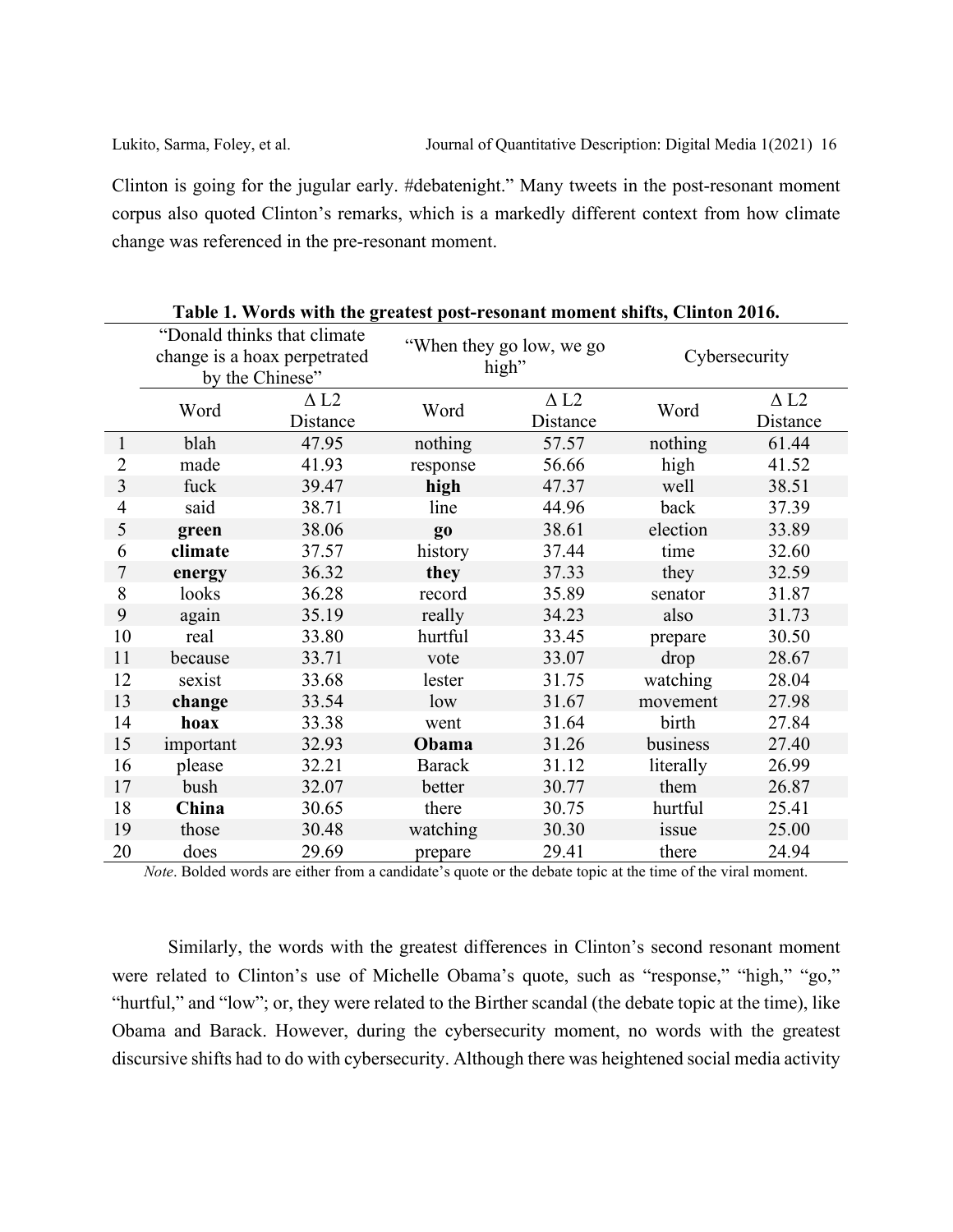during this time, social media discourse may not have been focusing on what the candidates in the debate were saying.

|                | Trump taxes |                                     | braggadocious |                                     | $\frac{1}{2}$ and $\frac{1}{2}$ and $\frac{1}{2}$ and $\frac{1}{2}$ and $\frac{1}{2}$ and $\frac{1}{2}$ and $\frac{1}{2}$ and $\frac{1}{2}$ and $\frac{1}{2}$ and $\frac{1}{2}$ and $\frac{1}{2}$ and $\frac{1}{2}$ and $\frac{1}{2}$ and $\frac{1}{2}$ and $\frac{1}{2}$ and $\frac{1}{2}$ a<br>Birther scandal |                                     | Clinton "created"<br><b>ISIS</b> |                                     |
|----------------|-------------|-------------------------------------|---------------|-------------------------------------|------------------------------------------------------------------------------------------------------------------------------------------------------------------------------------------------------------------------------------------------------------------------------------------------------------------|-------------------------------------|----------------------------------|-------------------------------------|
|                | Word        | $\Delta$ L <sub>2</sub><br>Distance | Word          | $\Delta$ L <sub>2</sub><br>Distance | Word                                                                                                                                                                                                                                                                                                             | $\Delta$ L <sub>2</sub><br>Distance | Word                             | $\Delta$ L <sub>2</sub><br>Distance |
| $\mathbf{1}$   | paying      | 80.42                               | wrong         | 102.62                              | healing                                                                                                                                                                                                                                                                                                          | 43.71                               | iraq                             | 103.84                              |
| 2              | bubble      | 79.22                               | iraq          | 101.83                              | wasn't                                                                                                                                                                                                                                                                                                           | 36.56                               | wrong                            | 100.95                              |
| 3              | discur      | 75.57                               | should        | 73.67                               | ever                                                                                                                                                                                                                                                                                                             | 30.48                               | internet                         | 94.33                               |
| 4              | smart       | 73.88                               | take          | 62.94                               | take                                                                                                                                                                                                                                                                                                             | 29.96                               | hacker                           | 86.05                               |
| 5              | talk        | 71.58                               | china         | 57.53                               | much                                                                                                                                                                                                                                                                                                             | 29.13                               | take                             | 70.37                               |
| 6              | obama       | 69.45                               | there         | 53.07                               | born                                                                                                                                                                                                                                                                                                             | 28.77                               | china                            | 59.39                               |
| $\overline{7}$ | federal     | 66.49                               | security      | 51.86                               | lying                                                                                                                                                                                                                                                                                                            | 28.09                               | really                           | 49.59                               |
| 8              | income      | 64.52                               | really        | 51.56                               | even                                                                                                                                                                                                                                                                                                             | 27.75                               | america                          | 47.04                               |
| 9              | think       | 58.67                               | talking       | 45.79                               | here                                                                                                                                                                                                                                                                                                             | 26.63                               | they                             | 45.31                               |
| 10             | shit        | 57.66                               | money         | 45.33                               | profiling                                                                                                                                                                                                                                                                                                        | 26.37                               | does                             | 45.03                               |
| 11             | rates       | 56.64                               | wants         | 45.02                               | years                                                                                                                                                                                                                                                                                                            | 26.25                               | security                         | 43.57                               |
| 12             | water       | 54.00                               | racial        | 44.28                               | first                                                                                                                                                                                                                                                                                                            | 26.03                               | year                             | 43.08                               |
| 13             | down        | 53.32                               | only          | 41.38                               | produced                                                                                                                                                                                                                                                                                                         | 25.80                               | racial                           | 42.96                               |
| 14             | ugly        | 51.61                               | plan          | 41.30                               | very                                                                                                                                                                                                                                                                                                             | 24.95                               | talking                          | 42.82                               |
| 15             | make        | 51.54                               | even          | 41.00                               | chicago                                                                                                                                                                                                                                                                                                          | 24.31                               | wants                            | 41.49                               |
| 16             | golf        | 51.42                               | better        | 40.14                               | politicians                                                                                                                                                                                                                                                                                                      | 24.23                               | very                             | 38.46                               |
| 17             | need        | 51.41                               | maybe         | 39.66                               | white                                                                                                                                                                                                                                                                                                            | 23.78                               | better                           | 37.95                               |
| 18             | interest    | 50.03                               | endorse       | 38.90                               | must                                                                                                                                                                                                                                                                                                             | 23.57                               | even                             | 37.48                               |
| 19             | crook       | 48.75                               | lost          | 36.91                               | communities                                                                                                                                                                                                                                                                                                      | 23.41                               | russia                           | 35.39                               |
| 20             | tax         | 48.43                               | international | 36.15                               | vote                                                                                                                                                                                                                                                                                                             | 23.38                               | jacking                          | 34.81                               |

**Table 2. Words with the greatest post-resonant moment shifts, Trump 2016.**

*Note*. Bolded words are either from a candidate's quote or the debate topic at the time of the viral moment.

For Trump, the words with the greatest L2 distance difference between the pre- and postresonant moment were related to topics Trump discussed. However, unlike Clinton's first two resonant moments, they were not necessarily words used by Trump verbatim. Rather, they were critiques or words tangential to what Trump was talking about. For example, Trump did not explicitly mention countries in these resonant moments, but social media did discuss countries like China and Iraq, which Trump mentions at other points in the debate. In the "Trump taxes" moment, words with the greatest discursive shift included topic-specific terms like paying, federal, and tax, but also negative descriptors like "shit," "ugly," and "crook." Similarly, in the last Trump moment,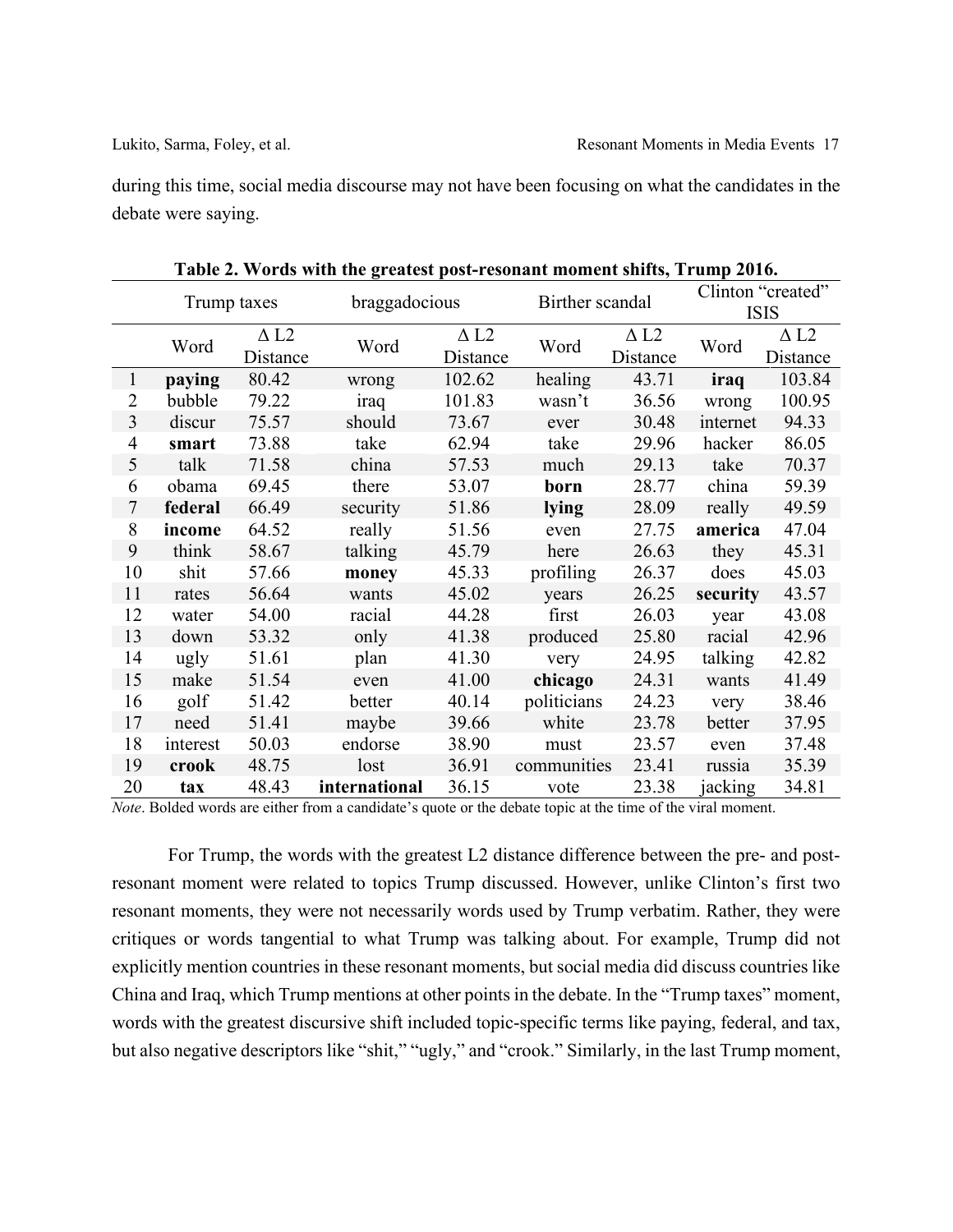where he states that Clinton in essence created ISIS, one noteworthy word that appears in the postresonant moment corpus was the word "wrong." One explanation for this is that live-tweeters were correcting or negatively reacting to Trump's comments in real-time.

When identifying the most commonly used words in the pre- and post-resonant moment corpora, very similar words would be revealed, including hashtags and generic terms like "president," "prepared," and "debate." By contrast, the top keywords in the post-resonant moment corpora differed from their pre-resonant moment equivalents. For example, in the post-resonant moment corpus for the Birther scandal (in the Trump time series), the words "birther" and "racist" were among the top ten words in the post-resonant moment, but not in the pre-resonant moment.

### **Discussion**

Our analysis of multiple media platforms during the first 2016 U.S. presidential debate highlights the value of studying resonant moments as a cross-platform phenomenon. Notably, our analysis highlights the substantially greater focus on Trump relative to Clinton, as exemplified in Figure 1. This suggests that Trump received an outsized amount of attention. Even when Clinton was able to produce resonant moments, Trump still exceeded her in terms of who the audience discussed. One contributing factor may be the Trump campaign's sophisticated understanding of the hybrid media ecology (Wells et al., 2020).

However, both candidates were able to produce resonant moments, as shown by our outlier analysis. Our descriptive discursive shift analysis also shows social media conversation coalesced around important key words related to the debate rhetoric during these times. However, the nature of these key words may depend on the candidate. For Clinton, these terms tended to be specifically related to the topics being discussed in the debate, whereas for Trump, words with the greatest pre- /post-resonant moment shift were broader and more negative, including terms like "crook," "lying," and "wrong," which may reflect 'real-time" critiques of the candidate.

This analysis makes several contributions to the literature on discursive shifts in second screening activity around planned media events. Conceptually, we define and operationalize the notion of resonant moments during planned media events. Our analysis finds a range of ways in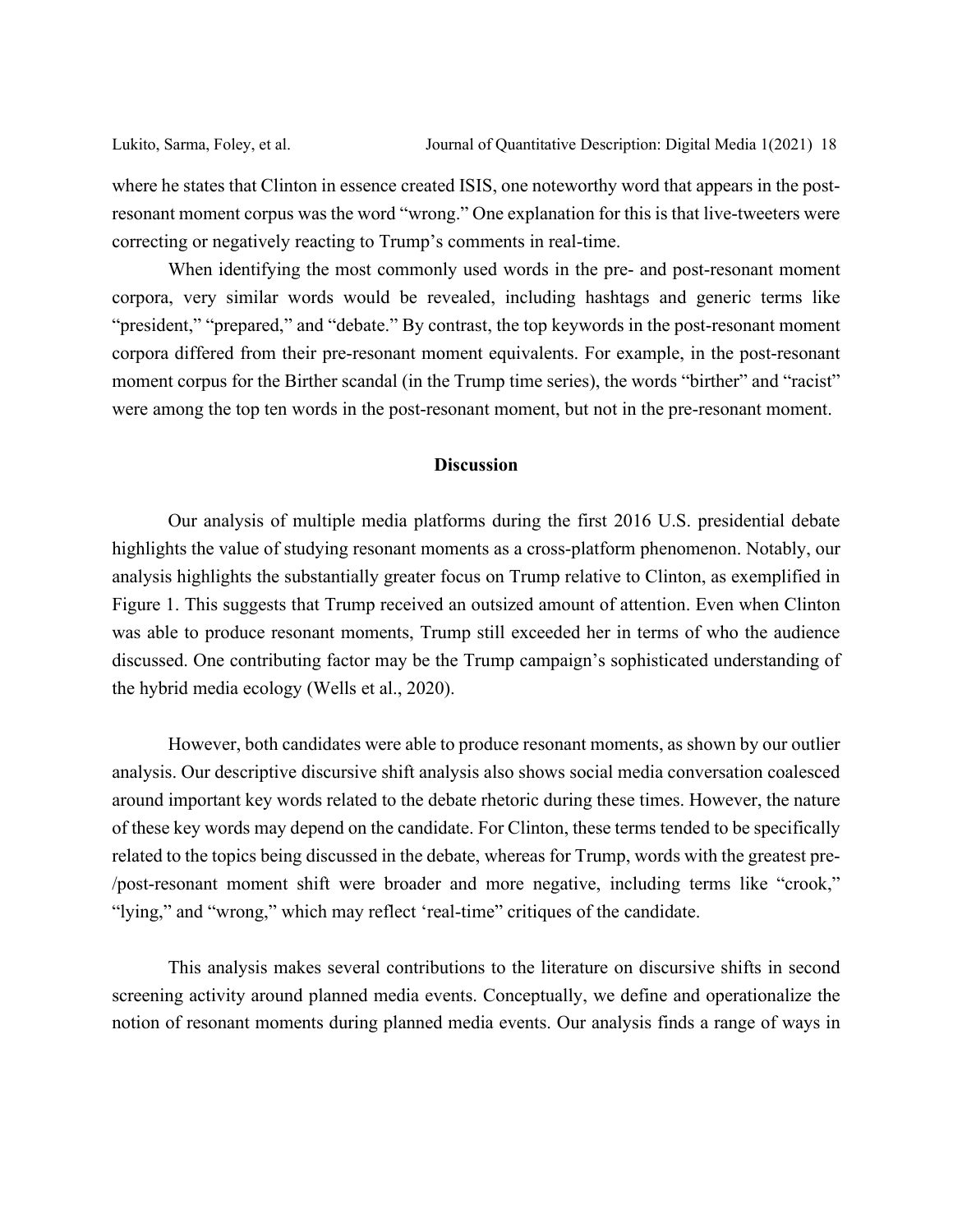which social media audiences discuss salient debate moments, from repeating what candidates said on the debate stage to providing evaluative judgements of the politicians' statements.

Methodologically, we utilize a mixed-methods strategy to identify and study resonant moments. Our approach combines time series analysis to identify outliers in Twitter activity, with a human-in-the-loop qualitative analysis to identify the rhetoric the candidates were using at the time. We then use a natural language processing (NLP) technique to explore what was going on in the discourse during resonant moments. Though these methods have often been used separately in the event detection literature (e.g., Chae, et al., 2012; Kleinberg, 2003; Monfort et al., 2019; Ward, Beger, Cutler, Dickenson, Dorff, & Radford, 2013), the combination of multiple methods allows us to both identify these resonant moments and study the discourse when they happen. This granular and more audience-centered approach may also yield events not considered by pundit commentary or subsequent media coverage.

We find that audience-defined resonant moments during the first 2016 U.S. presidential debate varied greatly in topic, including insults (e.g., Clinton's remark that Trump believes "climate change is a hoax" or Trump's remark that Clinton and Obama's policies created ISIS), references to other well-known political messages (Clinton's use of "When they go low, we go high"), and scandals (e.g., Trump's taxes or the Birther scandal). Discursive shift analysis demonstrates that social media responses to these moments were not always positive, underscoring the lack of control that candidates have over expression discussing them on social media. Compared to Clinton, discourse during Trump's moments did not shift around the specific words he used but brought out more negative sentiments related to the debate's topic.

Our descriptive findings align with Boydstun et al's (2013a, 2013b) agenda control theory. However, the discursive shift analysis descriptively shows that discourse from live tweeting audiences varies. For example, when Clinton quoted Michelle Obama, the quote was repeatedly shared, sometimes on its own and sometimes in reference to the debate. When Trump discussed his taxes, some of his words (such as "federal," "income," "tax," and "smart") can be seen in the words with the greatest post-resonant moment shifts. However, we also see words like "lying" and "shit," which represent broader critical commentary occurring following the resonant moment.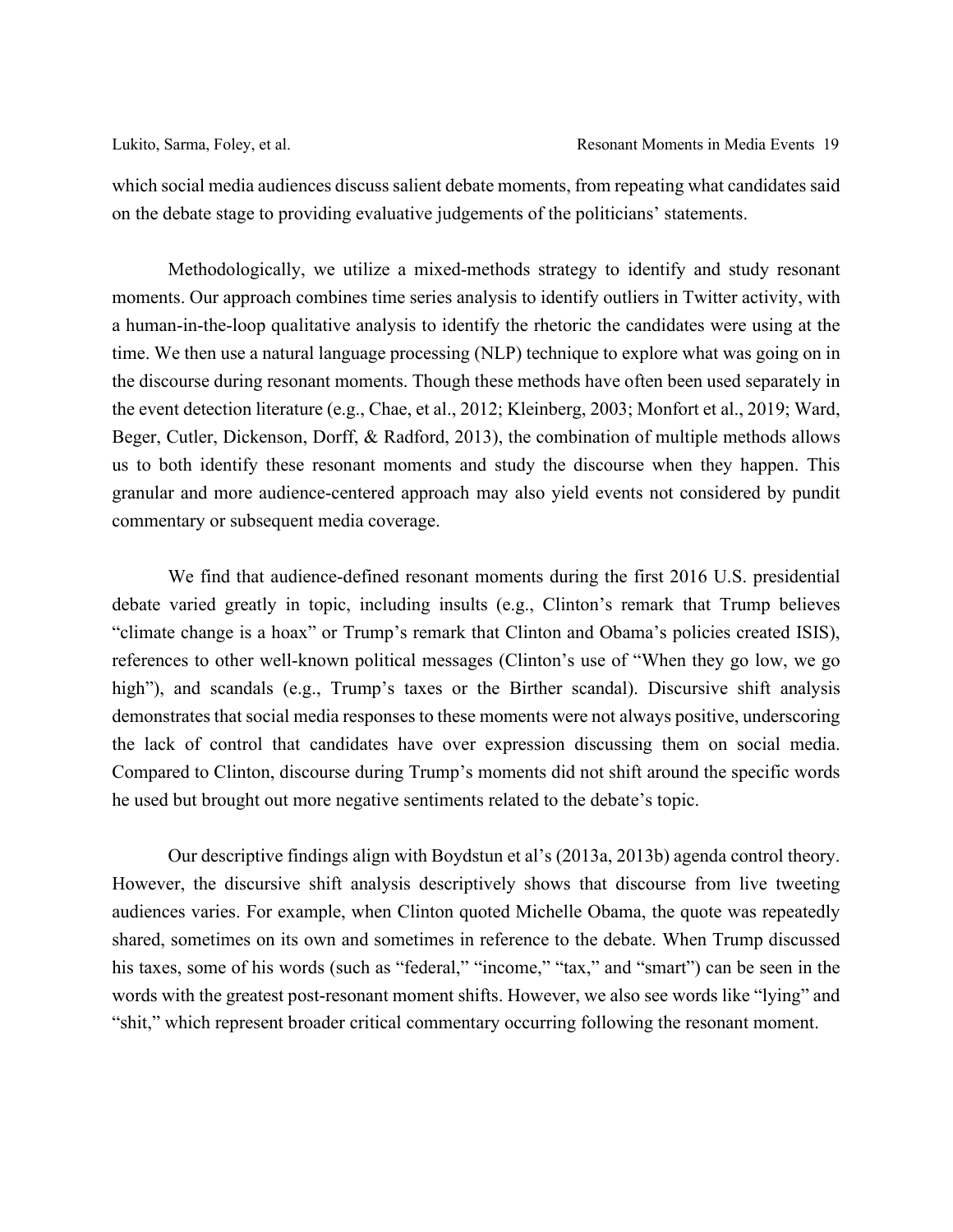While it is possible for researchers to manually identify resonant moments during the debate, an empirically grounded and audience-oriented approach such as this can reveal resonant moments that pundits may not have anticipated. For example, we would not have considered Clinton's second resonant moment, in which she quoted Michelle Obama ("When they go low, we go high") since it was not an original comment. Yet, this was a meaningful moment for people tweeting during the debate, as evidenced by the heightened activity around Clinton's name and the discursive shift. After the debate, Clinton continued to use this quote on the campaign trail (Fraser-Champong, 2016), indicating that her campaign believed the phrase resonated with audiences.

Another advantage of this method, which puts audience in the center of the discussion, is its ability to detect more transient resonant moments, which attracted the attention of social media users but normally would not be noticed as a point of interest by political analysists or scholars. For example, discourse about Clinton increased when she criticized Trump for thinking that climate change was a Chinese hoax. This moment, which occurred early in the debate, was quickly eclipsed by other debate topics. However, after the debate, at least one Twitter user (the senior White House correspondent for Bloomberg, Jennifer Jacobs) identified it as a debate highlight: "Clinton's peak Twitter mentions: 1. Prepared for debate/presidency 2. Bait with tweet/can't handle nuclear 3. He thought climate change hoax" (JenniferJJacobs 2016).

Beyond its application to study resonant moments, the discursive shift analysis procedure can be used in many context (Sarma et al., 2018). It is worth noting this method is especially useful when the researcher has a sense about what discourse would shift—for example, in this case, we speculated that the social media discourse would shift to language used during the debate. Although the interpretation may be more difficult when the researcher is unsure of how the discourse would shift, we argue that discursive shift analysis can also be supplemented with other natural language processing methods, including supervised machine learning and unsupervised methods such as topic modeling.

As with any study, there are several limitations to this analysis. For one, we did not analyze tweets beyond the immediate pre- and post-resonant moment, which limits the scope of our analysis. Additionally, our data collection strategy did not include tweets referencing both candidates. In this study, we were interested in moments that each candidate dominated the online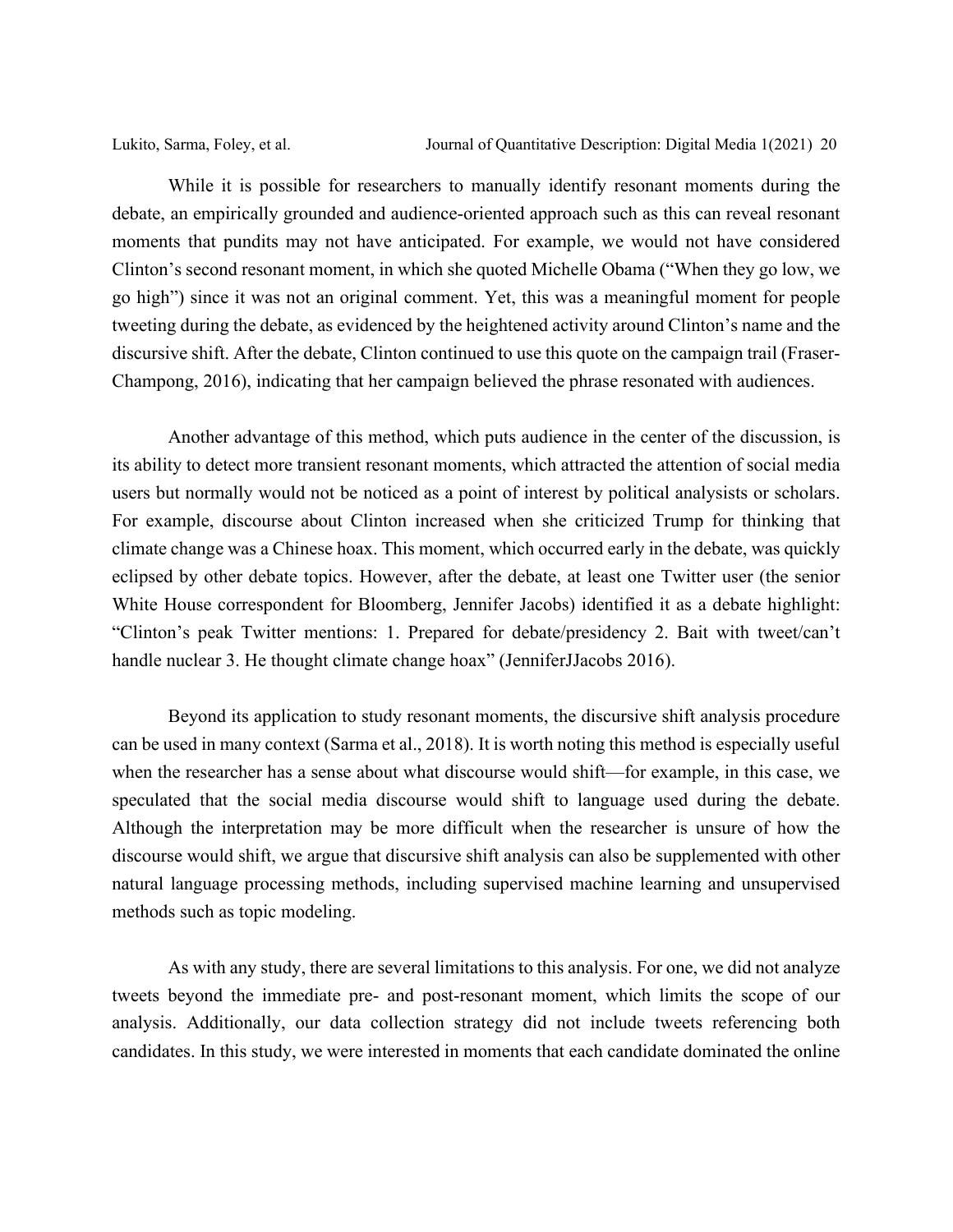discourse, and the language associated with those instances. Future analyses can expand on this work by studying the overall corpora, which would likely reveal other outliers. Additionally, since we focus on the audience's impression of the media event, we are unable to detect or distinguish resonant moments induced by social media users from those created by the candidates, or the interplay of the two. Lastly, while we conducted time series analysis to detect attention spikes during the debate, there might have been resonant moments that did not pass our threshold and thus were left out, creating a potential for Type II error.

We also encourage future scholars to study whether resonant moments tend to generate more positive or negative tweets, for our analysis suggests candidate-induced resonant moments are not necessarily linked to message control and may even reflect negative reactions. Our discursive shift analysis showed that social media audiences may pivot to using negative words about the debate; this may also be the case for other live-tweeted media events, such as sporting events and award shows.

Resonant moments can also be studied in tandem with other event detection strategies. For example, resonant moment detection can be used with event detection methods to study whether bursty stages in social media activity produce more resonant moments than non-bursty stages. While our analysis focuses specifically on Twitter activity, additional work can study how television or print news media reacted to these debates, comparing the trifecta of debate rhetoric, news coverage, and social media activity. Experiments should also be designed to assess whether political attitudes or intentions change as a result of exposure to the second screen during these moments. Finally, future studies should explore the visual elements of resonant moments to assess the kinds of gestures and expressions used during particularly memorable candidate exchanges.

### **Acknowledgements**

The authors would like to thank the reviewers for their contributions to this manuscript.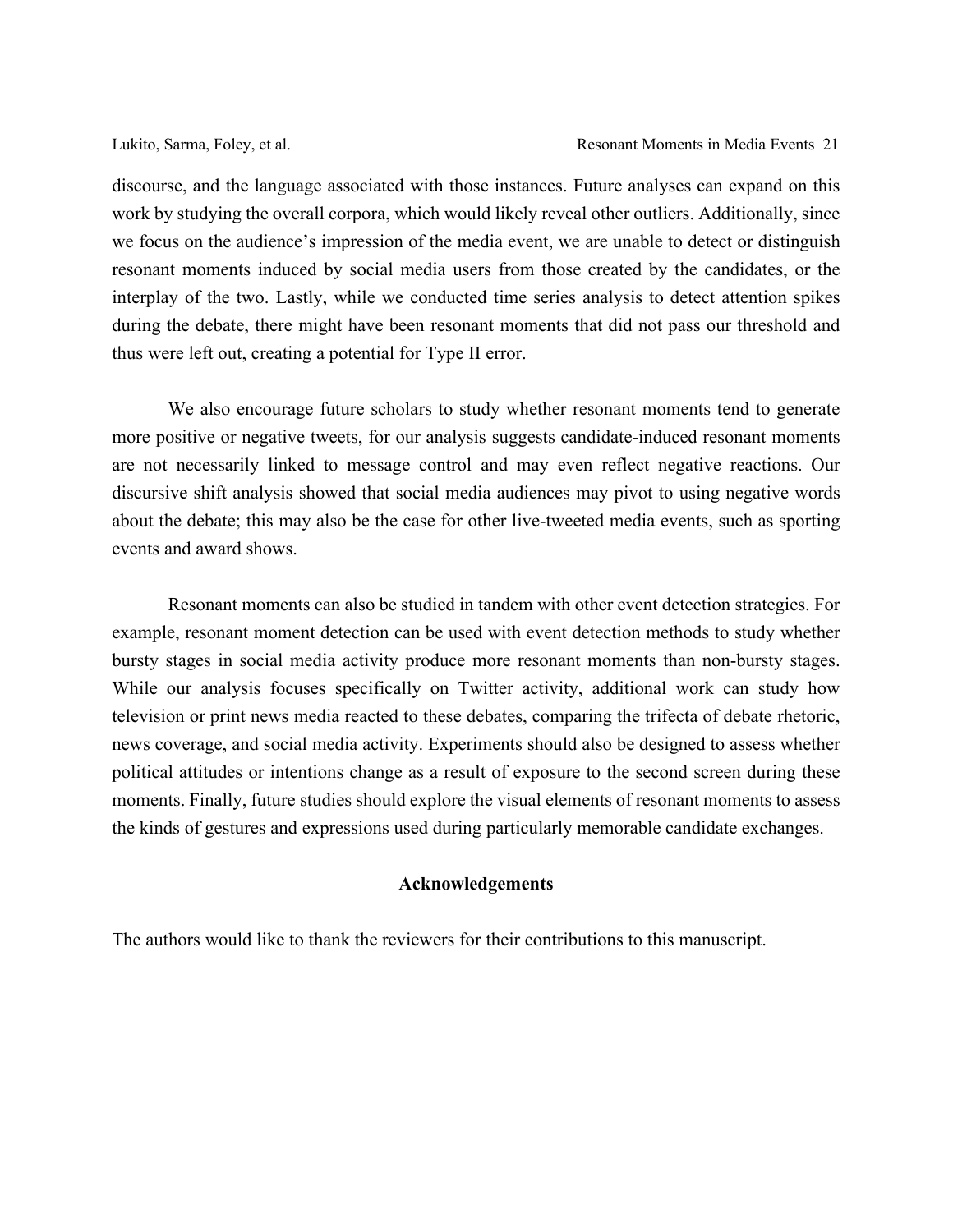Lukito, Sarma, Foley, et al. Journal of Quantitative Description: Digital Media 1(2021) 22

### **Funding**

This work was supported by the Vice-Chancellor for Research and Graduate Education at the UW-Madison through funds provided to D. Shah

### **References**

- Ansolabehere, S., & Iyengar, S. (1994). Riding the wave and claiming ownership over issues: The joint effects of advertising and news coverage in campaigns. *Public Opinion Quarterly*, 58, 335–357. doi 10.1086/269431
- Arachie, C., Gaur, M., Anzaroot, S., Groves, W., Zhang, K., & Jaimes, A. (2020, April). Unsupervised detection of sub-events in large scale disasters. In *Proceedings of the AAAI Conference on Artificial Intelligence* (Vol. 34, No. 01, pp. 354-361).
- Benoit, W. L., Hansen, G. J., & Verser, R. M. (2003). A meta-analysis of the effects of viewing US presidential debates. *Communication Monographs*, *70*(4), 335-350. doi: 10.1080/0363775032000179133
- Brown, D. (2020). Trump or Biden: Who won the first presidential debate? Social media picked a winner. *USA TODAY*. Retrieved from: https://www.usatoday.com/story/tech/2020/09/30/trump-biden-presidential-debate-socialmedia-posts-winner/3587497001/
- Boydstun, A. E., Glazier, R. A., & Phillips, C. (2013a). Agenda control in the 2008 presidential debates. *American Politics Research*, 41(5), 863-899. doi:10.1177/1532673X12472364
- Boydstun, A. E., Glazier, R. A., & Pietryka, M. P. (2013b). Playing the crowd: Agenda control in presidential debates. *Political Communication*, 30, 254-277. doi:10.1080/10584609.2012.737423
- Bucy, E. P., Foley, J. M., Lukito, J., Doroshenko, L., Shah, D. V., Pevehouse, J. C. W., & Wells, C. (2020). Performing populism: Trump's transgressive debate style and the dynamics of Twitter response. *New Media & Society, 22*(4), 634-658. doi: 10.1177/1461444819893984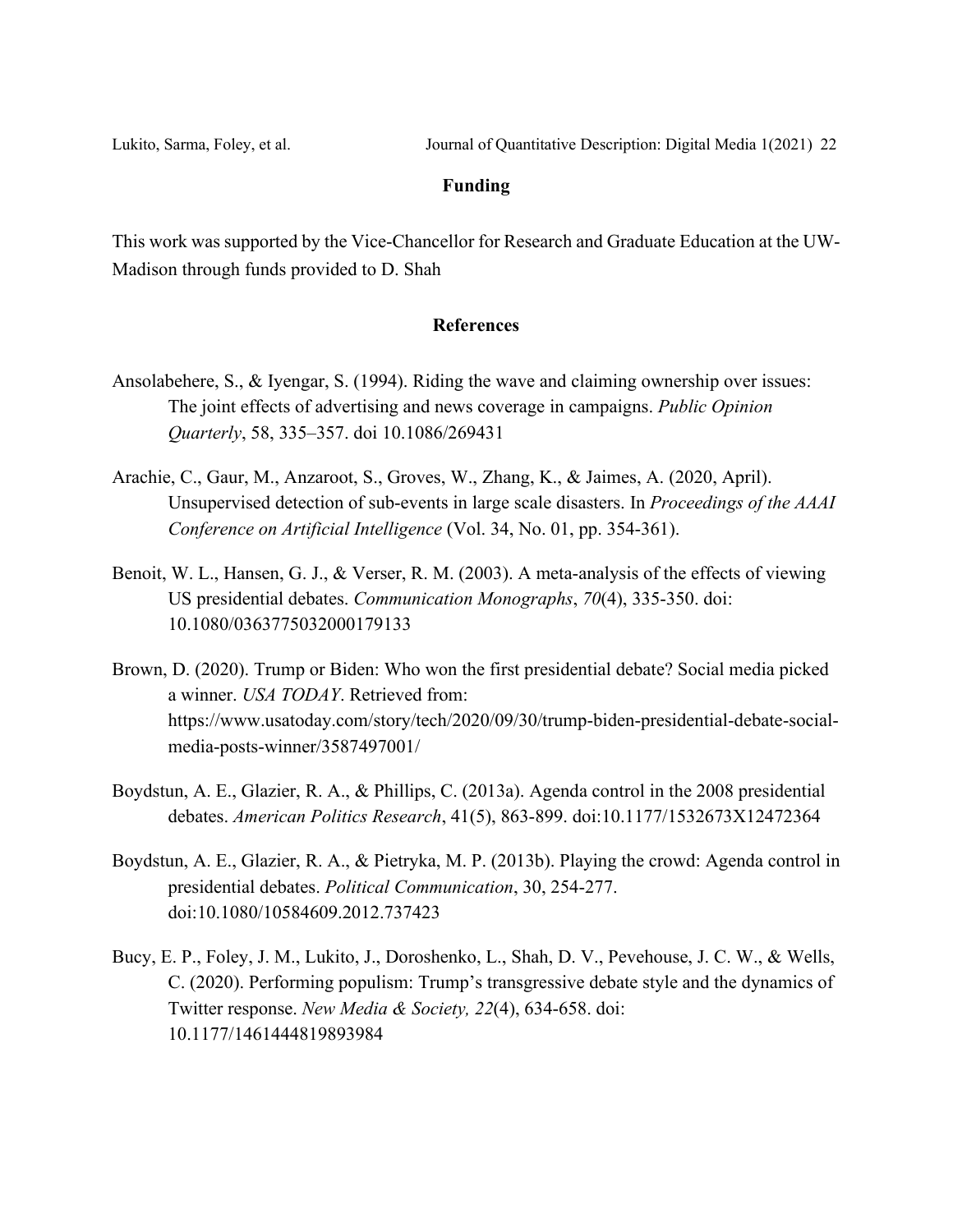- Bucy, E. P., & Grabe, M. E. (2007). Taking television seriously: A sound and image bite analysis of presidential campaign coverage, 1992–2004. *Journal of Communication, 57*(4), 652- 675.
- Burns, A. & Flagenheimer, M. (2016, September 26). Presidential debate: Here's what you missed. *The New York Times*. Retrieved from https://www.nytimes.com/2016/09/26/us/politics/presidential-debate.html
- Chae, J., Thom, D., Bosch, H., Jang, Y., Maciejewski, R., Ebert, D. S., & Ertl, T. (2012, October). Spatiotemporal social media analytics for abnormal event detection and examination using seasonal-trend decomposition. In *2012 IEEE Conference on Visual Analytics Science and Technology (VAST)* (pp. 143-152). IEEE.
- Chadwick, A. (2017). *The hybrid media system: Politics and power*. Oxford University Press.
- Chen, C., & Liu, L. M. (1993). Joint estimation of model parameters and outlier effects in time series. *Journal of the American Statistical Association*, *88*(421), 284-297. doi: 10.1080/01621459.1993.10594321
- Cho, J., Shah, D. V., Nah, S., & Brossard, D. (2009). "Split screens" and "spin rooms": Debate modality, post-debate coverage, and the new videomalaise. *Journal of Broadcasting & Electronic Media*, *53*(2), 242-261. doi: 10.1080/08838150902907827
- Clayman, Steven E. (1995). Defining moments, presidential debates, and the dynamics of quotability. *Journal of Communication 45*(3), 118-146. doi: 10.1111/j.1460- 2466.1995.tb00746.x
- Cornfield, M. (2017). Empowering the party-crasher: Donald J. Trump, the First 2016 GOP presidential debate, and the Twitter marketplace for political campaigns. *Journal of Political Marketing*, *16*(3-4), 212-243.
- Coyne, B. (2016, November 7). How #Election2016 was tweeted so far. Retrieved from Twitter Blog: https://blog.twitter.com/en\_us/a/2016/how-election2016-was-tweeted-so-far.html
- Deerwester, S., Dumais, S. T., Furnas, G. W., Landauer, T. K., & Harshman, R. (1990). Indexing by latent semantic analysis. *Journal of the American Society for Information Science*, *41*(6), 391-407.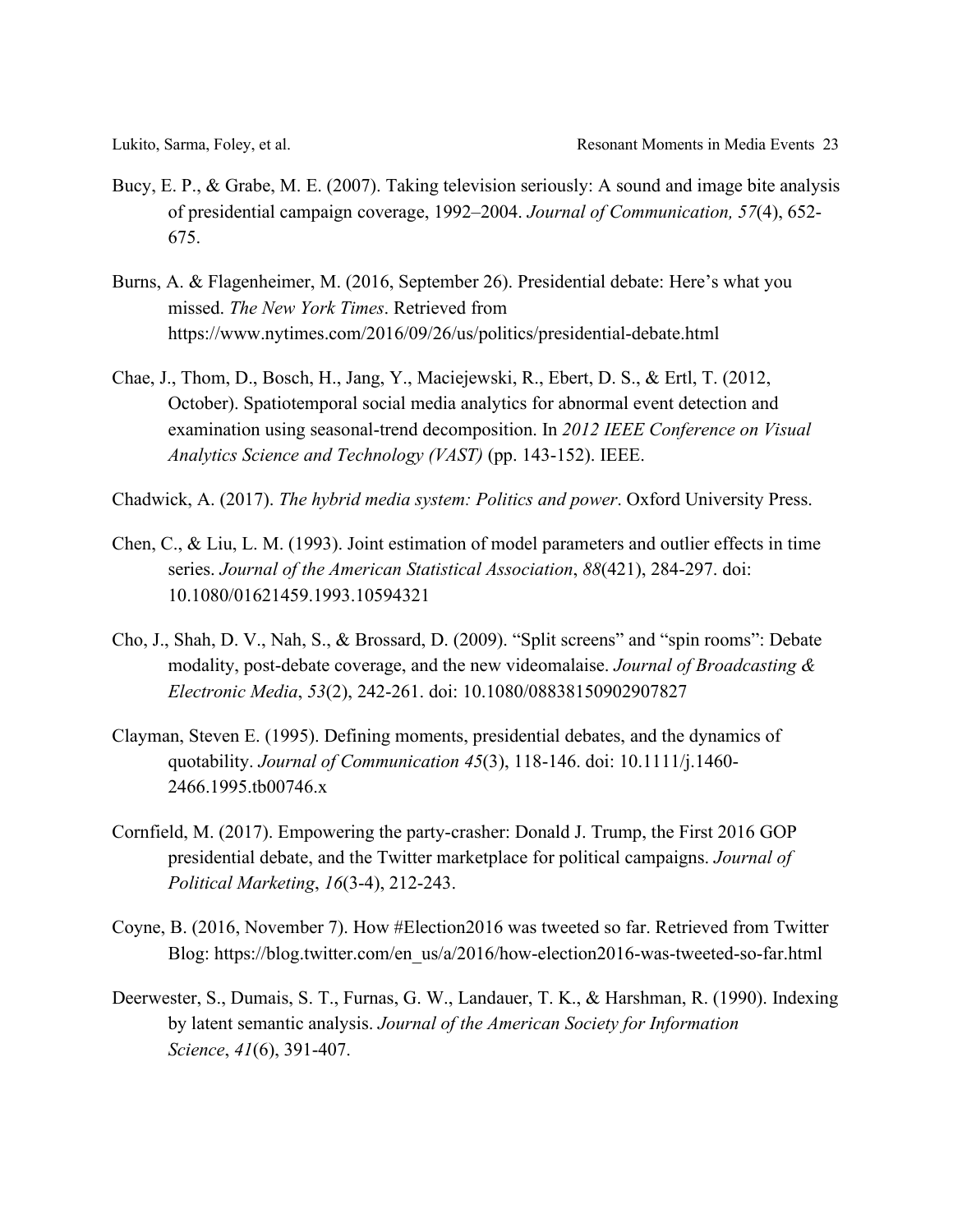- Driscoll, K., Leavitt, A., Guth, K. L., Bar, F., & Mehta, A. (2018). Beyond Big Bird, binders, and bayonets: Humor and visibility among connected viewers of the 2012 US presidential debates. *Social Media+ Society*, *4*(1), 2056305118761201. doi: 10.1177/2056305118761201
- Edelman, M. (1988). *Constructing the political spectacle*. University of Chicago Press.
- Edgerly, S., Thorson, K., Bighash, L., & Hannah, M. (2016). Posting about politics: Media as resources for political expression on Facebook. *Journal of Information Technology & Politics*, *13*(2), 108-125. doi: 10.1080/19331681.2016.1160267
- Fein, S., Goethals, G. R., & Kugler, M. B. (2007). Social influence on political judgments: The case of presidential debates. *Political Psychology*, *28*(2), 165-192. doi: 10.1111/j.1467- 9221.2007.00561.x
- Feldman, J., Thomas-Bachli, A., Forsyth, J., Patel, Z. H., & Khan, K. (2019). Development of a global infectious disease activity database using natural language processing, machine learning, and human expertise. *Journal of the American Medical Informatics Association, 26*(11), 1355-1359.
- Fraser-Champong, H. (2016, Oct. 12). Hillary Clinton calls Donald Trump's scorched-earth strategy "desperate". *CBS News*. https://www.cbsnews.com/news/hillary-clinton-callsdonald-trumps-scorched-earth-strategy-desperate/
- Freelon, D., & Karpf, D. (2015). Of big birds and bayonets: Hybrid Twitter interactivity in the 2012 presidential debates. *Information, Communication & Society, 18*(4), 390-406. doi: 10.1080/1369118X.2014.952659
- Fridkin, K. L., Kenney, P. J., Gershon, S. A., & Serignese Woodall, G. (2008). Spinning debates: The impact of the news media's coverage of the final 2004 presidential debate. *The International Journal of Press/Politics*, *13*(1), 29-51. doi: 10.1177/1940161207312677
- Giglietto, F., Boccia Artieri, G., Gemini, L., & Orefice, M. (2016). Understanding engagement and willingness to speak up in social-television: A full-season, cross-genre analysis of tv audience participation on Twitter. *International Journal of Communication Systems*, *10*(0), 21.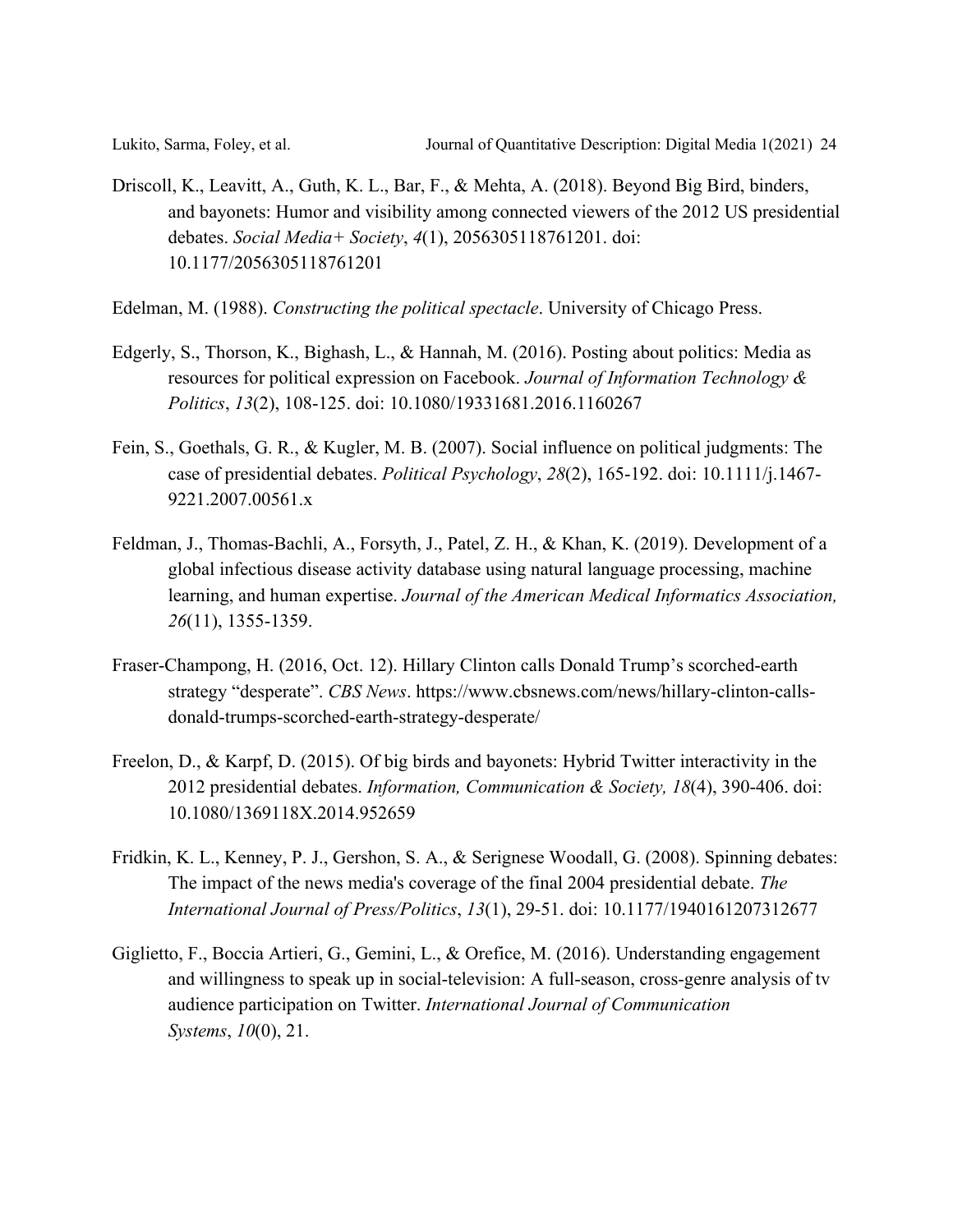- Gottfried, J., Hardy, B., Holbert, R., Winneg, K. & Jamieson, K. (2016) The changing nature of political debate consumption: Social media, multitasking, and knowledge acquisition. *Political Communication 32*, 172-199. doi: 10.1080/10584609.2016.1154120.
- Hasan, M., Orgun, M. A., & Schwitter, R. (2018). A survey on real-time event detection from the twitter data stream. *Journal of Information Science*, *44*(4), 443-463. doi: 10.1177/0165551517698564
- Hawthorne, J., Houston, J. B., & McKinney, M. S. (2013). Live-tweeting a presidential primary debate: Exploring new political conversations. *Social science computer review*, *31*(5), 552-562. doi: 10.1177/0894439313490643
- Hossny, A. H., & Mitchell, L. (2018, November). Event detection in Twitter: A keyword volume approach. In *2018 IEEE International Conference on Data Mining Workshops (ICDMW)* (pp. 1200-1208). IEEE.
- Huang, L., Liu, G., Chen, T., Yuan, H., Shi, P., & Miao, Y. (2021). Similarity-based emergency event detection in social media. *Journal of Safety Science and Resilience*, *2*(1), 11-19. doi: 10.1016/j.jnlssr.2020.11.003
- Jacobs, G., & Hoste, V. (2020, December). Extracting Fine-Grained Economic Events from Business News. In *Proceedings of the 1st Joint Workshop on Financial Narrative Processing and MultiLing Financial Summarisation* (pp. 235-245).
- Jarvey, N. (2016, September 26). First presidential debate breaks Twitter record. *Hollywood Reporter.* https://www.hollywoodreporter.com/news/first-presidential-debate-breakstwitter-932779
- JenniferJJacobs (2016, September 27). "Clinton's peak Twitter mentions: 1. prepared for debate/presidency 2. bait with tweet/can't handle nuclear 3. he thought climate change hoax" Retrieved from Twitter: https://twitter.com/JenniferJJacobs/status/780742160576552960
- Kalyanam, J., Quezada, M., Poblete, B., & Lanckriet, G. (2016). Prediction and characterization of high-activity events in social media triggered by real-world news. *PloS one*, *11*(12). doi: 10.1371/journal.pone.0166694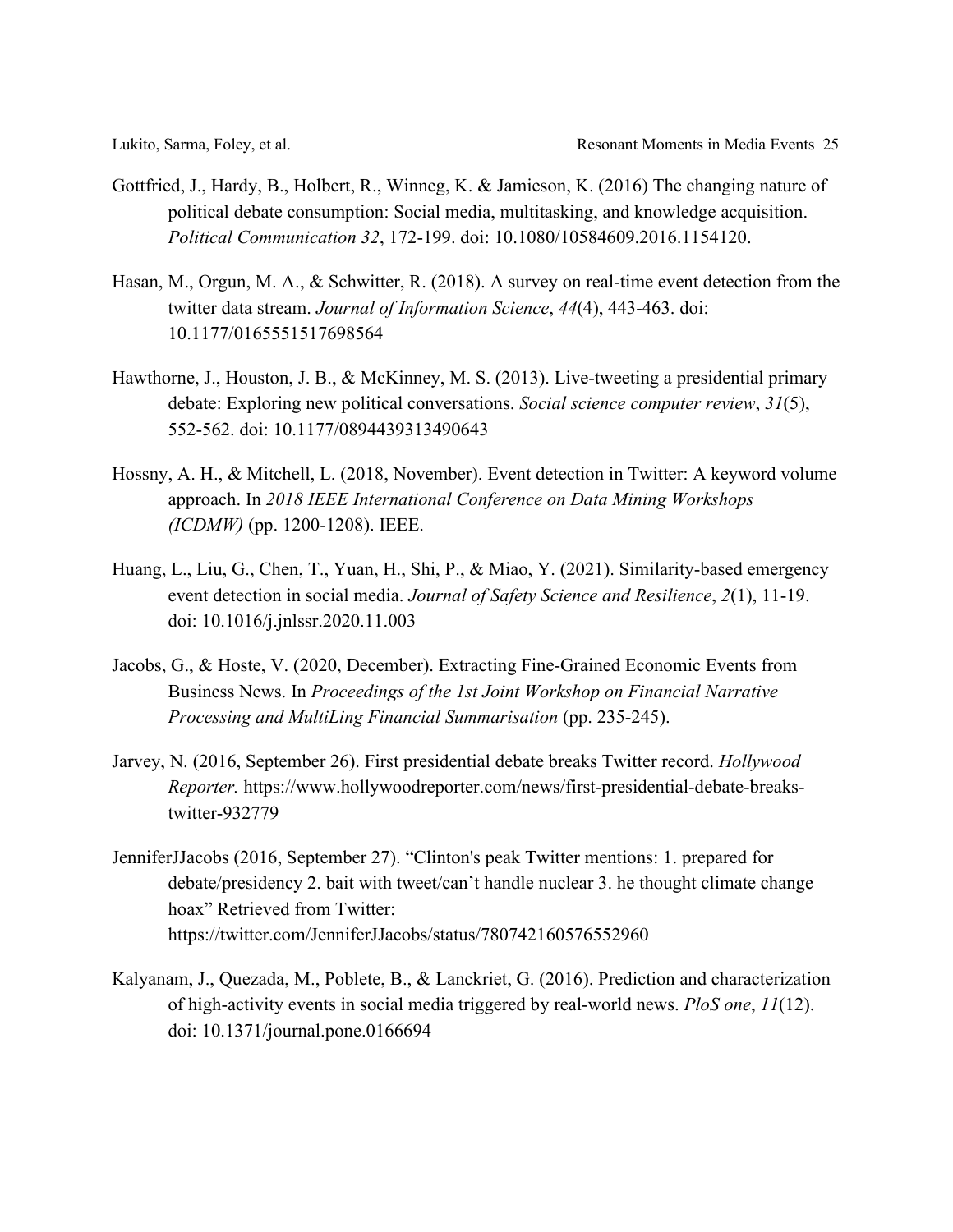- Kleinberg, J. (2003). Bursty and hierarchical structure in streams. *Data mining and knowledge discovery*, *7*(4), 373-397.
- Lin, Y. R., Keegan, B., Margolin, D., & Lazer, D. (2014). Rising tides or rising stars?: Dynamics of shared attention on Twitter during media events. *PloS one*, *9*(5), e94093. doi: 10.1371/journal.pone.0094093
- Ling, W., Dyer, C., Black, A. W., & Trancoso, I. (2015). Two/too simple adaptations of word2vec for syntax problems. In *Proceedings of the 2015 Conference of the North American Chapter of the Association for Computational Linguistics: Human Language Technologies* (pp. 1299-1304).
- López-de-Lacalle, J. (2016). tsoutliers: Detection of Outliers in Time Series. R package version 0.6-5. https://CRAN.R-project. org/package= tsoutliers.
- McGregor, S. & Mourão, R. (2017) Second screening Donald Trump: Conditional indirect effects on political participation. *Journal of Broadcasting & Electronic Media* 61, 264- 290. doi: 10.1080/08838151.2017.1309418
- McGregor, S. C., Mourão, R. R., & Molyneux, L. (2017). Twitter as a tool for and object of political and electoral activity: Considering electoral context and variance among actors. *Journal of Information Technology & Politics*, *14*(2), 154-167. doi: 10.1080/19331681.2017.1308289
- Monfort, M., Andonian, A., Zhou, B., Ramakrishnan, K., Bargal, S. A., Yan, T., Brown, L. Fan Q., Gutfrund, D., Vondrick, C. & Oliva, A. (2019). Moments in time dataset: one million videos for event understanding. *IEEE transactions on pattern analysis and machine intelligence*, *42*(2), 502-508.
- Mourão, R., Diehl, T., & Vasudevan, K. (2016). I love Big Bird: How journalists tweeted humor during the 2012 presidential debates. *Digital Journalism*, *4*(2), 211-228. doi: 10.1080/21670811.2015.1006861
- Nielsen (2018, December 12). Juggling act: Audiences have more media at their disposal and are using them simultaneously. *Nielsen Insights*. Retrieved from https://www.nielsen.com/us/en/insights/article/2018/juggling-act-audiences-have-moremedia-at-their-disposal-and-are-using-them-simultaneously/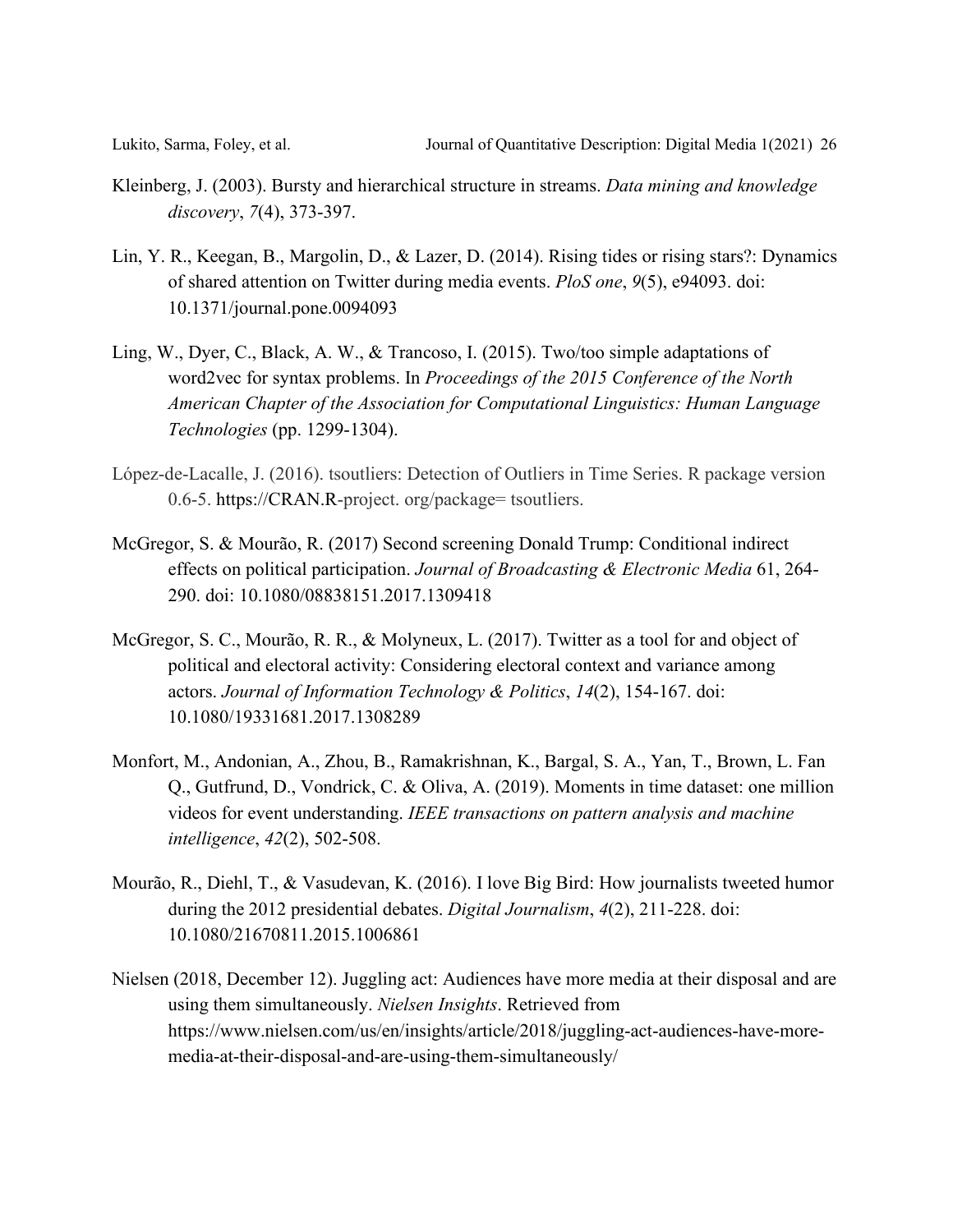- Pennebaker, W. J. (2011) The Secret Life of Pronouns: What Our Words Say About Us. US: Bloomsbury.
- Qian, Y., Deng, X., Ye, Q., Ma, B., & Yuan, H. (2019). On detecting business event from the headlines and leads of massive online news articles. *Information Processing & Management*, *56*(6), 102086. doi: 10.1016/j.ipm.2019.102086
- Riker, W. H. (1996). *The strategy of rhetoric: Campaigning for the American Constitution*. Yale University Press.
- Saeed, Z., Abbasi, R. A., Maqbool, O., Sadaf, A., Razzak, I., Daud, A., Aljohani, N. R., & Xu, G. (2019). What's happening around the world? a survey and framework on event detection techniques on Twitter. *Journal of Grid Computing*, *17*(2), 279-312. doi: 10.1007/s10723-019-09482-2
- Sarma, P. K., Liang, Y., & Sethares, W. A. (2018). Domain adapted word embeddings for improved sentiment classification. Paper presented at the 56th Annual Meeting of the Association for Computational Linguistics, Melbourne Australia. Retrieved from: https://www.aclweb.org/anthology/P18-2007
- Schroeder, A. (2008). *Presidential debates: Fifty years of high-risk TV, 2e*. New York: Columbia University Press.
- Shah, D. V., Hanna, A., Bucy, E. P., Wells, C., & Quevedo, V. (2015). The power of television images in a social media age: Linking biobehavioral and computational approaches via the second screen. *The ANNALS of the American Academy of Political and Social Science*, *659*, 225-245. doi: 10.1177/0002716215569220
- Shah, D., Hanna, A., Bucy, E., Lassen, D. S., Van Thomme, J., Bialik, K., & Pevehouse, J. C. (2016). Dual screening during presidential debates: Political nonverbals and the volume and valence of online expression. *American Behavioral Scientist*, *60*(14), 1816-1843. doi: 10.1177/0002764216676245
- Shamma, D. A., Kennedy, L., & Churchill, E. F. (2010, May). Conversational Shadows: Describing Live Media Events Using Short Messages. In *ICWSM*.
- Spangler, T. (2016, September 27). Clinton-Trump debate: YouTube draws nearly 2 million live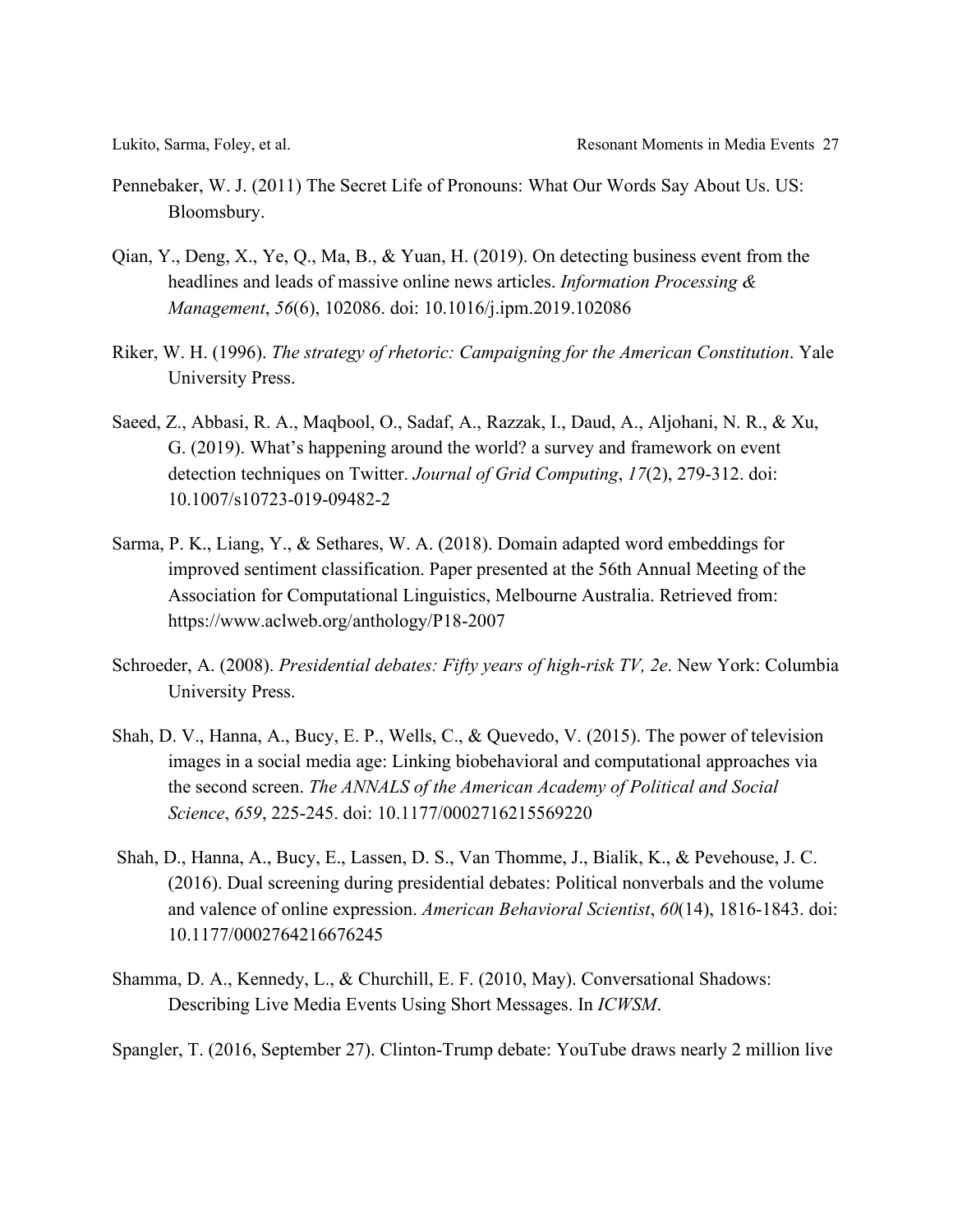viewers, online record for political event. *Variety*. Retrieved from https://variety.com/2016/digital/news/clinton-trump-youtube-debate-viewership-1201871946/

- Stelter, B. (2016, September 27). Debate breaks record as most-watched in U.S. history. *CNN*. Retrieved from https://money.cnn.com/2016/09/27/media/debate-ratings-recordviewership/
- Tan, C., Peng, H., & Smith, N. (2018, April). You are no Jack Kennedy: On Media Selection of Highlights from Presidential Debates. *In Proceedings of the 2018 World Wide Web Conference* (pp. 945-954). International World Wide Web Conferences.
- Tsfati, Y. (2003). Debating the debate: The impact of exposure to debate news coverage and its interaction with exposure to the actual debate. *Harvard International Journal of Press/Politics*, *8*(3), 70-86. doi: 10.1177/1081180X03008003005
- Vaccari C., Chadwick A. and O'Loughlin B. (2015) Dual screening the political: Media events, social media, and citizen engagement. *Journal of Communication* 65(6): 1041–1061. doi: 10.1111/jcom.12187
- Vavreck, L. (2009). The message matters: The economy and presidential campaigns. Princeton University Press.
- Ward, M. D., Beger, A., Cutler, J., Dickenson, M., Dorff, C., & Radford, B. (2013). Comparing GDELT and ICEWS event data. *Analysis*, *21*(1), 267-297. Retrieved from https://www.researchgate.net/profile/Andreas-Beger/publication/303211430\_Comparing\_GDELT\_and\_ICEWS\_event\_data/links/57f7d 9bb08ae886b89836115/Comparing-GDELT-and-ICEWS-event-data.pdf
- Wells, C., Shah, D., Lukito, J., Pelled, A., Pevehouse, J. C., & Yang, J. (2020). Trump, Twitter, and news media responsiveness: A media systems approach. *New Media & Society*, *22*(4), 659-682. doi: 10.1177/1461444819893987
- Wells, C., Shah, D. V., Pevehouse, J. C., Yang, J., Pelled, A., Boehm, F., Lukito, J. Ghosh, S. & Schmidt, J. L. (2016). How Trump drove coverage to the nomination: Hybrid media campaigning. *Political Communication*, *33*(4), 669-676. doi: 10.1080/10584609.2016.1224416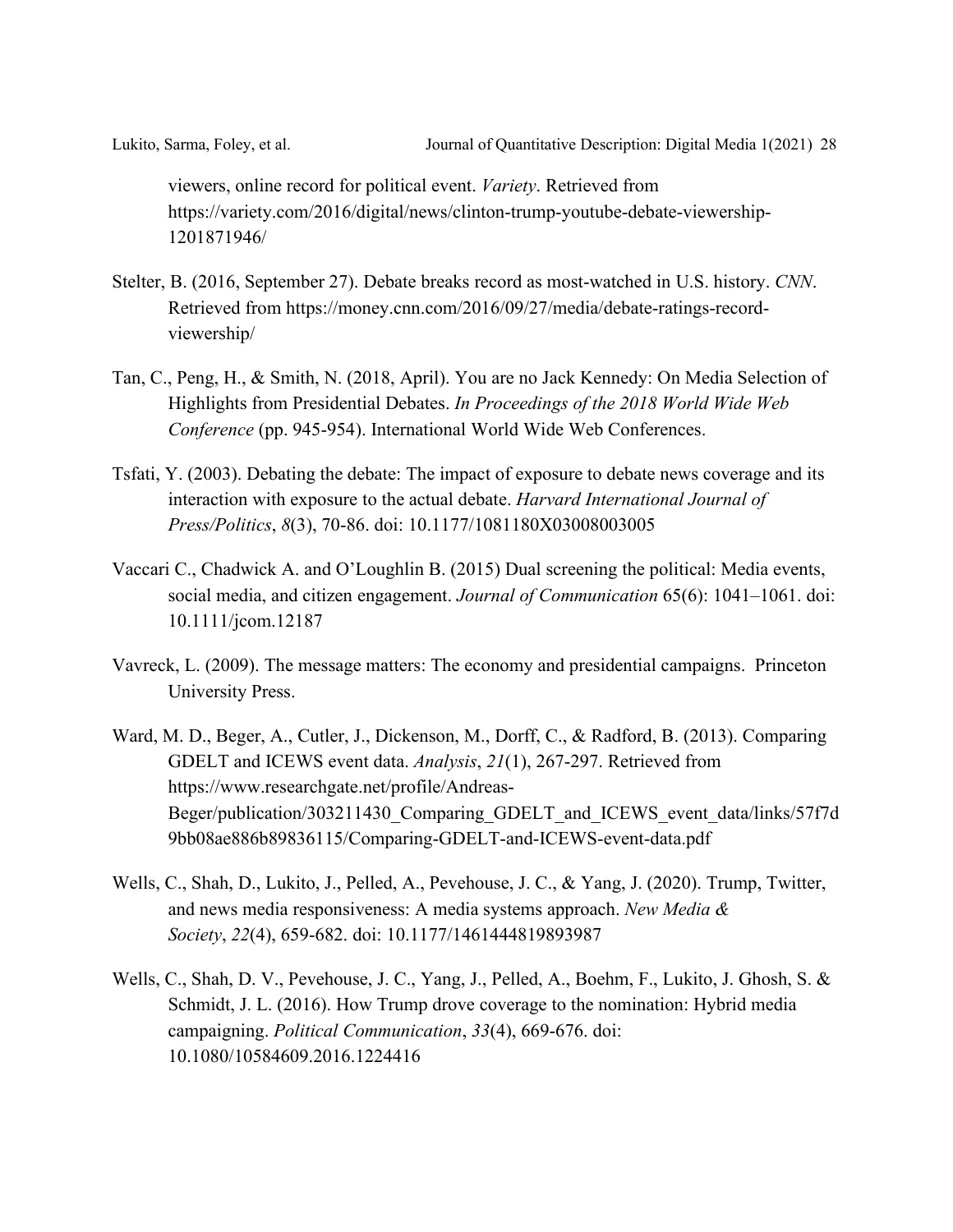- Wells, C., Van Thomme, J., Maurer, P., Hanna, A., Pevehouse, J., Shah, D. V., & Bucy, E. (2016). Coproduction or cooptation? Real-time spin and social media response during the 2012 French and US presidential debates. *French Politics*, *14*(2), 206-233. doi: 10.1057/fp.2016.4
- Williams, A., & Gonlin, V. (2017). I got all my sisters with me (on Black Twitter): second screening of How to Get Away with Murder as a discourse on Black Womanhood. *Information, Communication & Society*, *20*(7), 984-1004.
- Zheng, P., & Shahin, S. (2020). Live tweeting live debates: How Twitter reflects and refracts the US political climate in a campaign season. *Information, Communication & Society*, *23*(3), 337-357.
- Zhao, S., Gao, Y., Ding, G., & Chua, T. S. (2017). Real-time multimedia social event detection in microblog. *IEEE transactions on cybernetics*, *48*(11), 3218-3231.
- Zúñiga, H. G.and Liu, J. H. (2017) Second Screening Politics in the Social Media Sphere: Advancing Research on Dual Screen Use in Political Communication with Evidence from 20 Countries. *Journal of Broadcasting & Electronic Media* 61(2): 193–219. doi: 10.1080/08838151.2017.1309420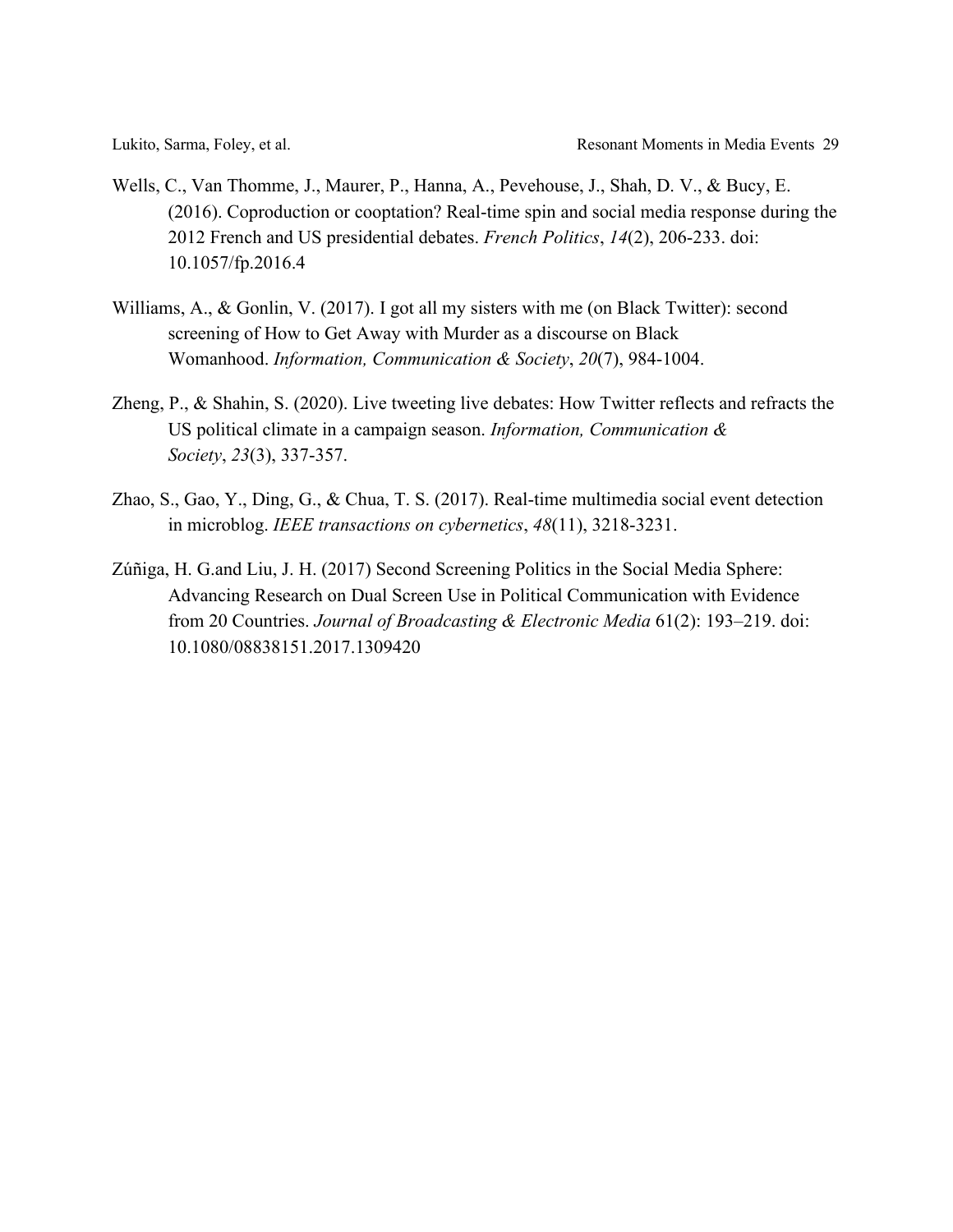### **Appendix**

### **Appendix A:** Burst Detection

We compared our analysis to Kleinberg's burst detection algorithm using the  $\leq$ bursts $\geq$  package in R (Binder, 2014). Burst detection is especially useful for identifying when a time point is at a different "state" than another time point within a series. The analysis suggests that activity was "more bursty" (i.e., reaching a second level) at the beginning of the debate and later in the debate for both Clinton and Trump, with the later bursts lasting longer (particularly for Trump).



Time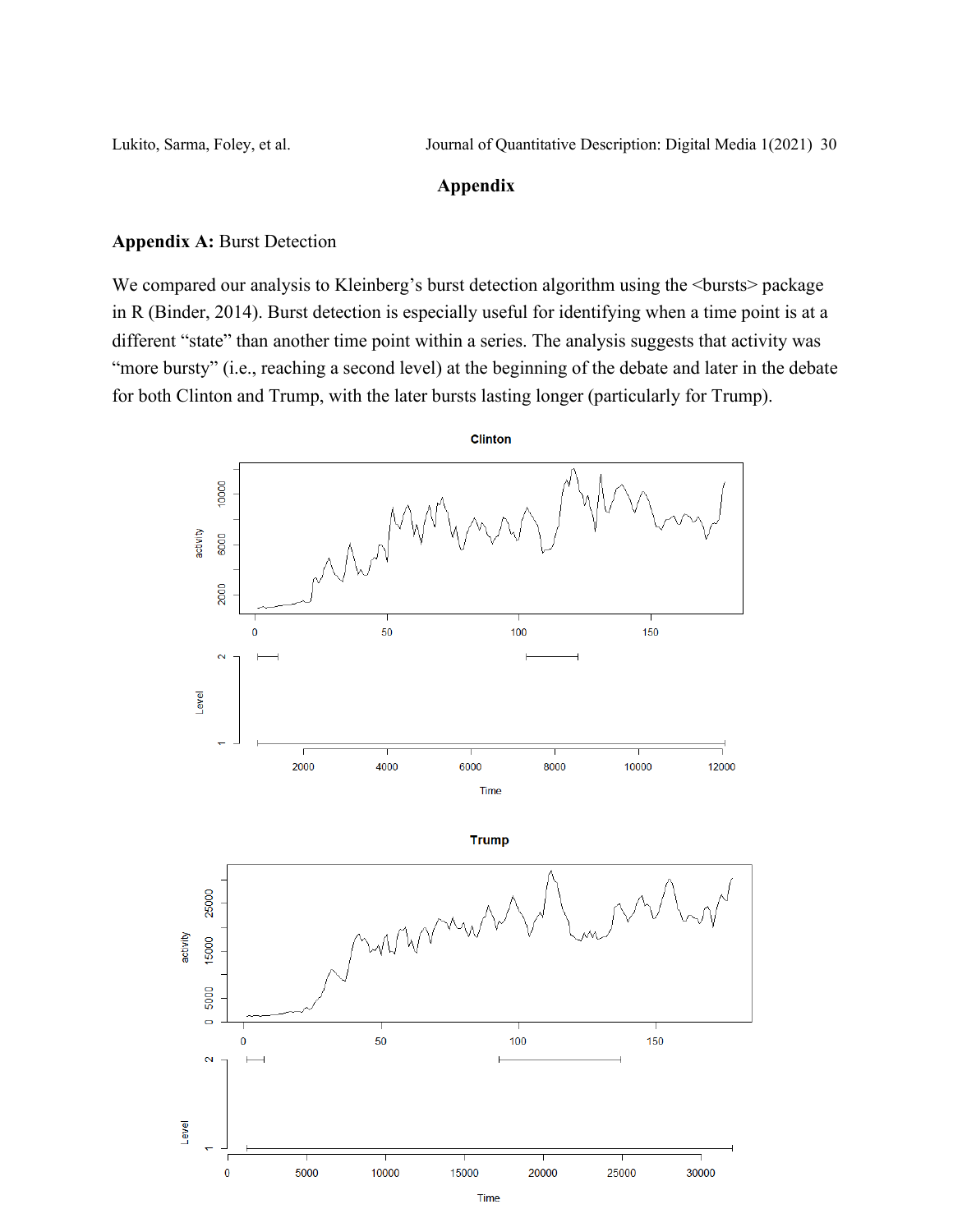### **Appendix B:** Debate Words

#### **Clinton 1: Climate Change Hoax**

- 1. climate
- 2. change
- 3. hoax
- 4. perpetrated
- 5. chinese
- 6. china
- 7. natural
- 8. energy
- 9. green
- 10. carbon
- 11. atmosphere
- 12. environment
- 13. thinks
- 14. lying
- 15. clinton
- 16. trump

### **Clinton 2: Clinton Quotes Michelle Obama**

### 1. low

- 2. high
- 3. go
- 4. they
- 5. obama
- 6. michelle
- 7. flotus
- 8. hillary
- 9. quote
- 10. line
- 11. dnc
- 12. speech
- 13. clinton

### **Clinton 3: Cybersecurity**

- 1. cyber
- 2. security
- 3. defense
- 4. warfare
- 5. adversaries
- 6. securing
- 7. america
- 8. attack
- 9. fight
- 10. behind
- 11. putin
- 12. russia
- 13. china
- 14. clinton

#### **Trump 1: Trump taxes**

- 1. tax
- 2. return
- 3. audit
- 4. irs
- 5. federal
- 6. income
- 7. paying
- 8. habit
- 9. response
- 10. publish
- 11. smart
- 12. trump

## **Trump 2: "braggadocious"**

- 1. braggadocious
- 2. tremendous
- 3. income
- 4. money
- 5. underleveraged
- 6. business
- 7. tax
- 8. international

## 9. foreign

- 10. debt
- 11. trump

## **Trump 3: Birther Scandal**

- 1. obama
- 2. barack
- 3. lie
- 4. birth
- 5. born
- 6. scandal
- 7. certificate
- 8. citizenship
- 9. presidency
- 10. illegitimate
- 11. kenya
- 12. chicago
- 13. hawaii
- 14. trump

### **Trump 4: Clinton "created" ISIS**

- 1. iraq
- 2. isis
- 3. america (or US)
- 4. army
- 5. military
- 6. opposed
- 7. critic
- 8. record
- 9. wrong

11. foreign 12. powers 13. national 14. security 15. clinton 16. trump

10. international